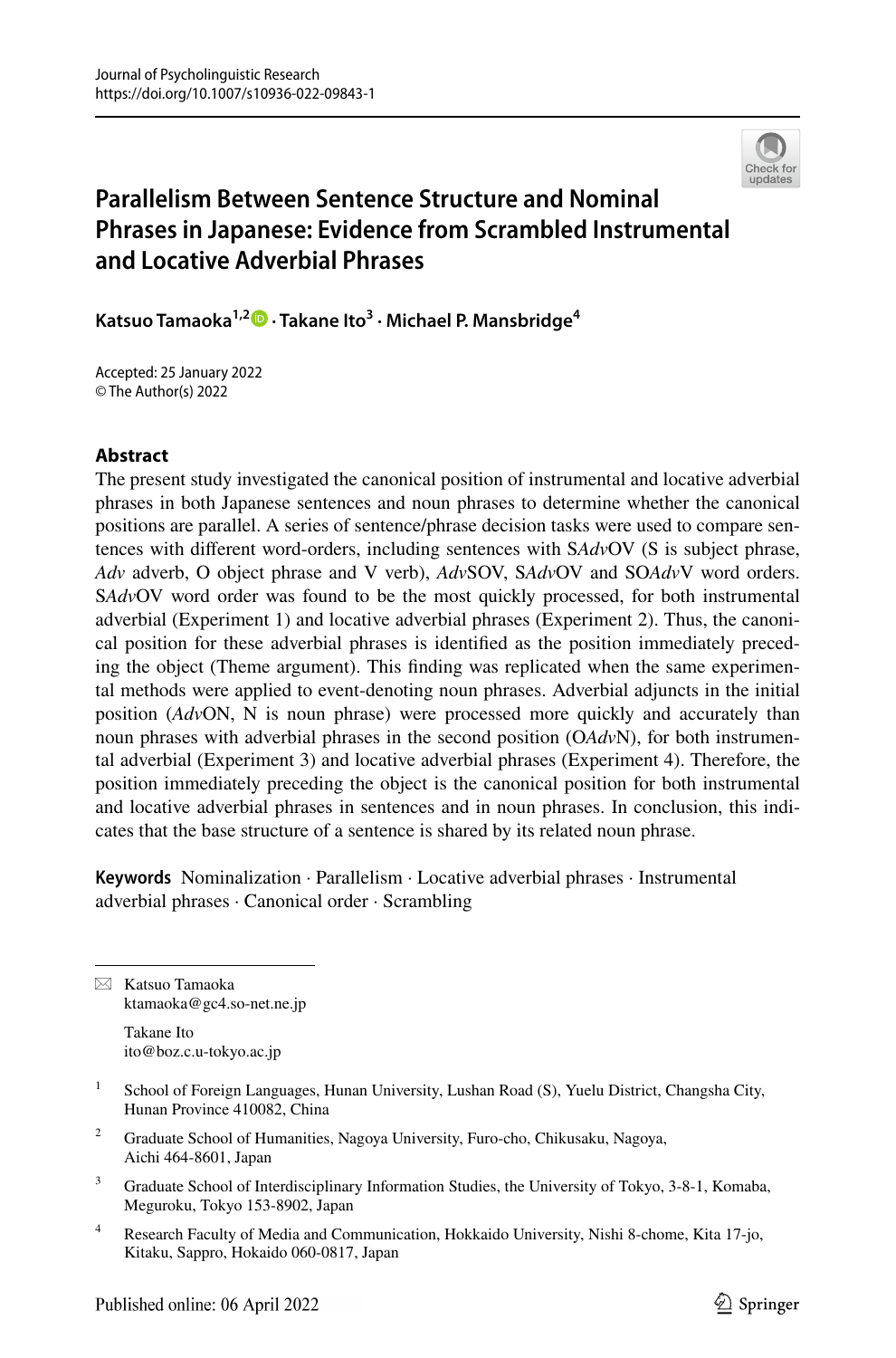### **Introduction**

Some sentences have corresponding noun phrases with no change of fundamental meaning. Taking an example from Chomsky [\(1970\)](#page-17-0), the active sentence *the enemy destroyed the city* corresponds to the noun phrase *the enemy's destruction of the city*. Here, the subject of the noun phrase is marked by the possessive –*s* and the object of the noun phrase is introduced with the preposition *of*. This is referred to as 'nominalization'. Although the past tense is lost in the noun phrase, both the sentence and the noun phrase carry essentially the same meaning and have similar elements. In this example, the noun *destruction* is a nominal derived from the verb *destroy* and acts as the head of the whole noun phrase. Using the genitive case marker –*no*, nominalization in Japanese is easily accomplished with relatively free word order. Thus, the word order in Japanese, where scrambling is allowed in both sentences and noun phrases, is much more fexible than in English. A study using eye-tracking (Tamaoka & Mansbridge, [2019](#page-18-0); Tamaoka et al., [2014](#page-18-1)) showed longer eye-fxation times for the nominative-marked (-*ga*) noun phrase in scrambled sentences of OS*gap*V (*gap* refers to the original object position) than in its counterpart of the accusative-marked (-*o*) noun phrase in canonical sentences of SOV. Assuming faster processing times for canonically ordered sentences and possibly noun phrases compared to scrambled orders, the present study investigated whether the derived noun phrase (i.e., nominalization) has fundamentally the same syntactic structure as its corresponding sentence. More specifcally, the present study addressed this question from two perspectives; (1) by attempting to determine the canonical position of instrumental or locative adverbial phrases in both sentences and noun phrases, and when this was clarifed, (2) by determining whether the canonical order of a sentence with an instrumental or a locative adverbial phrase is the same as the canonical order of its corresponding noun phrase.

### **A Japanese Sentence and Its Corresponding Noun Phrase and Scrambling**

Japanese nominals that can have sentential correlates are formed by adding the genitive case-marker –*no* to the postpositional phrase (PP) and noun phrase (NP) within the whole NP. For instance, a sentence *Gakusei-ga yuubin-de zyuken-o moosikon-da*, N(student)- NOM(-*ga*) N(post)-P(-*de*) N(exam)-ACC(-*o*) V(apply.for)-PAST, 'The student applied for the exam by post' has a corresponding noun phrase *Gakusei-no yuubin-de-no zyukenno moosikomi*, N(student)-GEN(-*no*) N(post)-P(-*de*)-GEN(-*no*) N(exam)-GEN(-*no*) N(application), 'the student's application for the exam by post'. In this noun phrase, the nouns *gakusei* 'the student' and *zyuken* 'exam', and the PP consisting of *yuubin* 'post' and the instrumental postposition –*de* are marked with the genitive case marker –*no*. The nominative marker –*ga* and accusative case marker –*o* are obligatorily dropped when the genitive case marker –*no* is added.

Furthermore, Japanese allows fexible word orders in both sentences and noun phrases. In other words, the aforementioned example sentence can be scrambled to *yuubin-de gakusei-ga zyuken-o moosikon-da* by moving  $[$ <sub>pp</sub> N(post)-P(-*de*)] to a higher position than  $[$ <sub>NP</sub> N(student)-NOM(-*ga*)]. This sentence has the corresponding noun phrase *yuubin-de-no gakusei-no zyuken-no moosikomi*. Like the sentence, this noun phrase allows the order of gakusei-no [<sub>NP</sub> N(student)-GEN(-no)] and *yuubin-de-no* [<sub>PP</sub> N(post)-INS(-de)-GEN(-no)] to be shifted, but both those constituents must be marked with the genitive case marker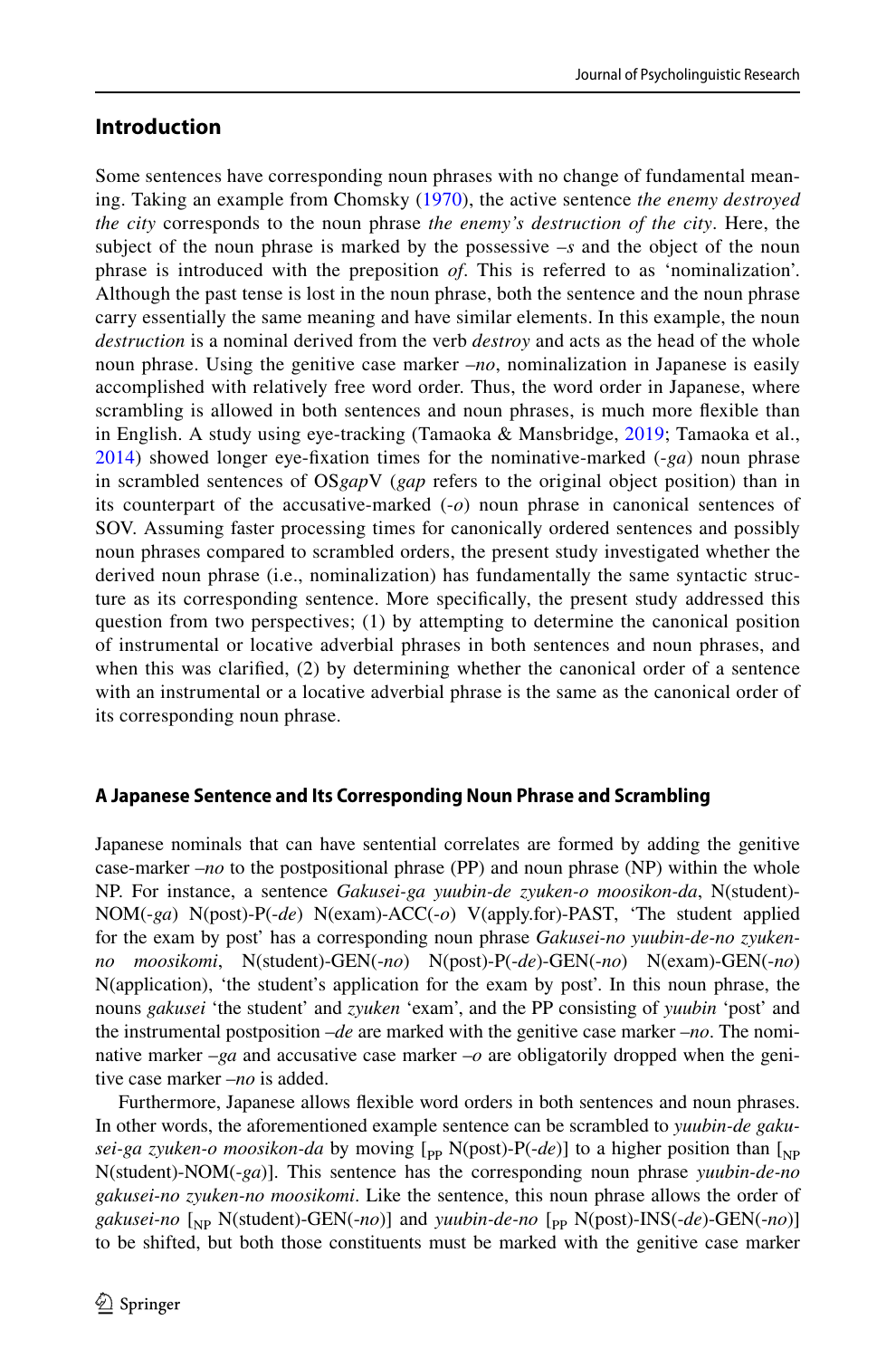-*no*. The meaning of the scrambled sentence and its corresponding noun phrase remains the same.

In psycholinguistic experimental studies on scrambling (e.g., Imamura et al., [2016;](#page-17-1) Koizumi & Tamaoka, [2004,](#page-17-2) [2006](#page-18-2), [2010](#page-18-3); Mazuka et al., [2002;](#page-18-4) Miyamoto & Takahashi, [2004;](#page-18-5) Tamaoka et al., [2005;](#page-18-6) Tamaoka et al., [2014](#page-18-1); Tamaoka & Mansbridge, [2019](#page-18-0); Ueno & Kluender,  $2003$ ; Witzel & Witzel,  $2016$ ), the canonical order of SOV (S is subject phrase, O object phrase and V verb) was found to be faster to process than the scrambled (i.e., diferent) order of OSV. The delay in processing time between scrambled OSV-ordered sentences and their SOV canonical counterparts is known as *the scrambling efect*. The sentence processing model of *gap-flling parsing* (Frazier & Clifton, [1989](#page-17-3); Frazier & Flores D'Arcais, [1989;](#page-17-4) Frazier, [1987](#page-17-5); Stowe, [1986](#page-18-9)) provides one possible explanation for the delay with the scrambled OSV order. This scrambling can be explained as a syntactic operation of phrasal movement from the original locus of the object (NP-*o*) in the canonical position to the sentence initial position as in  $\begin{bmatrix} C_P \ NP - o_1 \ I_P \ NP - ga \ I_V \end{bmatrix}$  [<sub>VP</sub>  $gap_1$  V] I]]] where IP refers to inflectional phrase and CP to complement phrase. The  $gap_1$  indicates the original position in the canonical order from which the  $NP<sub>o<sub>1</sub></sub>$  was moved to the sentence initial position. To process the scrambled sentence, native Japanese speakers must recognize the initial NP- $o$  as the filler, and then find its original position in the specifier of VP ( $gap_1$ ) to establish the fller-gap dependency. Here, due to the degree of syntactic complexity, a canonical SOV-ordered sentence is expected to be processed more quickly than its OSVordered scrambled counterpart.

Some of the difculties thought to be associated with scrambling can be explained in part by limitations in working memory or computational resources (Gibson, [1998](#page-17-6)), the increased syntactic complexity of the scrambling operation (Hawkins, [2004](#page-17-7)), expectation of constituents (Levy, [2008\)](#page-18-10) and discourse contexts (Kaiser & Trueswell, [2004;](#page-17-8) Yano & Koizumi, [2018\)](#page-18-11). Discourse and frequency efects have been found to modulate the overall scrambling effect such that they can attenuate the processing difficulty (Imamura et al., [2016\)](#page-17-1). The eye-tracking studies (Tamaoka & Mansbridge, [2019;](#page-18-0) Tamaoka et al., [2014](#page-18-1)) clearly indicated longer eye fxation times in the area (noun phrase) assumed to have a *gap* and in the area of a head verb under the scrambled condition. In these eye-tacking studies, there were no discourse contexts presented prior to the scrambled sentences. In such conditions, scrambled sentences seem to result in a heavier cognitive load for processing; scrambling should be the main source of difficulty in processing a single sentence. Using this nature of the scrambling efect, the present study examines the canonical position of instrumental and locative adverbial phrases.

#### **Possible Canonical Positions of Multiple Adverbs**

Adverbs are optional elements of a sentence, categorized as adjuncts that can be placed in various positions. Koizumi [\(1993](#page-17-9)) classifed Japanese adverbs into three types based on their canonical positions, (1) adverbs in a modal phrase (MP adverbs) such as *saiwainimo* 'fortunately', *tabun* 'perhaps', (2) adverbs in an infection phrase (IP adverbs) such as *kinoo* 'yesterday', *mukasi* 'once upon a time', and (3) adverbs in a verb phrase (VP adverbs) such as *konagonani* 'into pieces', *kossori* 'secretly'. Each type of adverb is argued to have a canonical position—i.e., a position it must occupy before scrambling.

Canonical positions of various types of adverbs are identifed as follows (*Adv* refers to adverbs):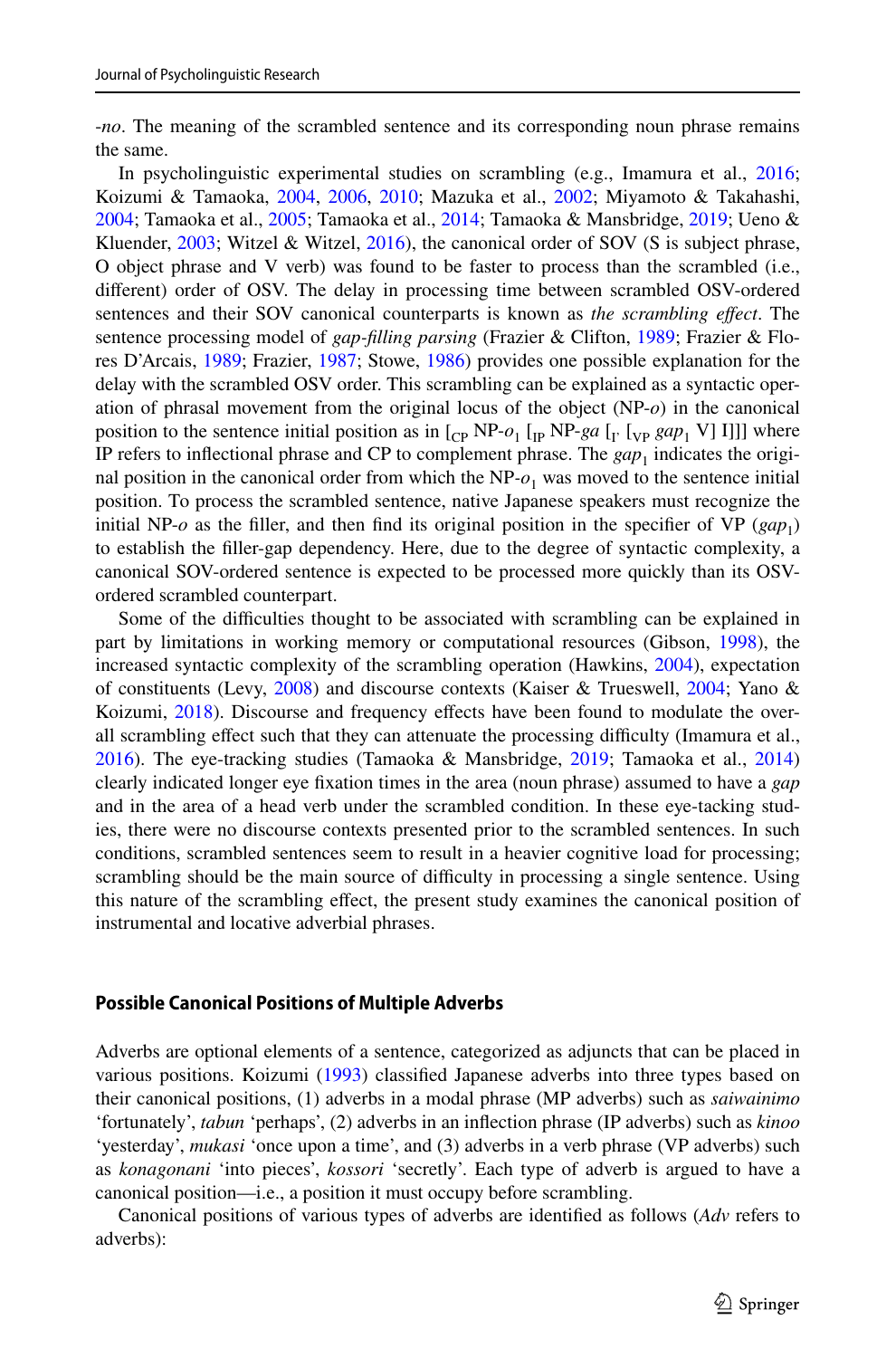[<sub>MP</sub> (MP *Adv*) [<sub>IP</sub> (IP *Adv*) Subject (IP *Adv*) [<sub>VP</sub> (VP *Adv*) Object (VP *Adv*) Verb] I] M].

The canonical position of the modal phrase adverb (MP *adv*) *saiwainimo* 'fortunately' is located within the modal phrase as in *saiwainimo Kenzi-ga han'nin-o tukamae-ta* 'Fortunately Kenzi caught a criminal'. Temporal adverbs like *kinoo* 'yesterday', *kyoo* 'today', or *asita* 'tomorrow' are classifed as the infectional phrase adverb (IP *adv*), taking their canonical positions before or after the subject. For example, the canonical positions of the time adverb *kinoo* can be placed either before the subject as in *Kinoo Tomoko-ga kami-o kit-ta* 'Yesterday Tomoko cut her hair' or after the subject as in *Tomoko-ga kinoo kami-o kit-ta*.

According to Koizumi [\(1993](#page-17-9)), both manner and resultative adverbs are classifed as verb phrase adverbs (VP *adv*). There are two possible canonical positions within VP adverbs (i.e., canonically neutral), either before the object or after the object (before the verb), or S*Adv*OV and SO*Adv*V. For example, the canonical position of the resultative adverb *konagonani* 'into pieces' can be either before the object as in *Kenzi-ga konagonani kabin-o kowasi-ta* 'Kenzi broke the vase into pieces' or after the object (before the verb) as in *Kenzi-ga kabin-o konagonani kowasi-ta*. This claim is supported by an experimental sentence-processing study by Koizumi and Tamaoka ([2006\)](#page-18-2), whose reading-time measurements revealed that the canonical position of manner and resultative adverbs is either S*Adv*OV or SO*Adv*V. Furthermore, a corpus study by Namba and Tamaoka ([2016\)](#page-18-12) counted frequencies of adverb occurrences, indicating that manner adverbs showed near equal distribution for 50.0% of S*Adv*OV and 48.4% of SO*Adv*V positions. There were only 1.7% in *Adv*SOV. As with the psycholinguistic study by Koizumi and Tamaoka ([2006\)](#page-18-2), manner adverbs appear to be canonically neutral between those two positions. In sentences with a resultative adverb, the corpus frequency of word order is 80.7% for SO*Adv*V, 18.0% for S*Adv*OV, and 1.3% for *Adv*SOV. Although manner adverbs appear randomly in either the S*Adv*OV position or the SO*Adv*V position, resultative adverbs appear most frequently in the SO*Adv*V position. Thus, manner and resultative adverbs may have diferent canonical positions within the VP adverbial position.

#### **Possible Canonical Positions of Instrumental and Locative Adverbial Phrases**

The canonical positions of instrumental and locative adverbial phrases have yet to be clearly defned. In fact, Koizumi and Tamaoka [\(2006](#page-18-2)) did not investigate instrumental and locative adverbial phrases ending with -*de* (i.e., [<sub>PP</sub> NP+Postposition(-*de*)]) in their investigation. These can be placed in three diferent positions in Japanese sentences: in the sentence-initial position as in *Rimokon-de Tomoko-ga terebi-o kesi-ta* 'Tomoko turned of the television with remote control', with the order *Adv*SOV; in the post-subject position (S*Adv*OV) as in *Tomoko-ga rimokon-de terebi-o kesi-ta*; or in the post-object position (SO*Adv*V) as in *Tomoko-ga terebi-o rimokon-de kesi-ta*. It is possible, however, to consider the instrumental and locative adverbial PP phrase with –*de* to have one or two basic positions. As the frst step of such an investigation, the present study examines where the canonical position of these might be located.

Because these two types of adverbial phrases, instrumental and locative, are generally taken to modify the whole VP (i.e., the verb and its object without tense) as opposed to IP including tense, it is assumed that they are at the VP level. The potential canonical position (S*Adv*OV) is depicted in Fig. [1.](#page-4-0) There are two examples in Fig. [1](#page-4-0). An example of the instrumental adverbial phrase *remokon-de* 'by remote control' is *Tomoko-ga rimokon-de*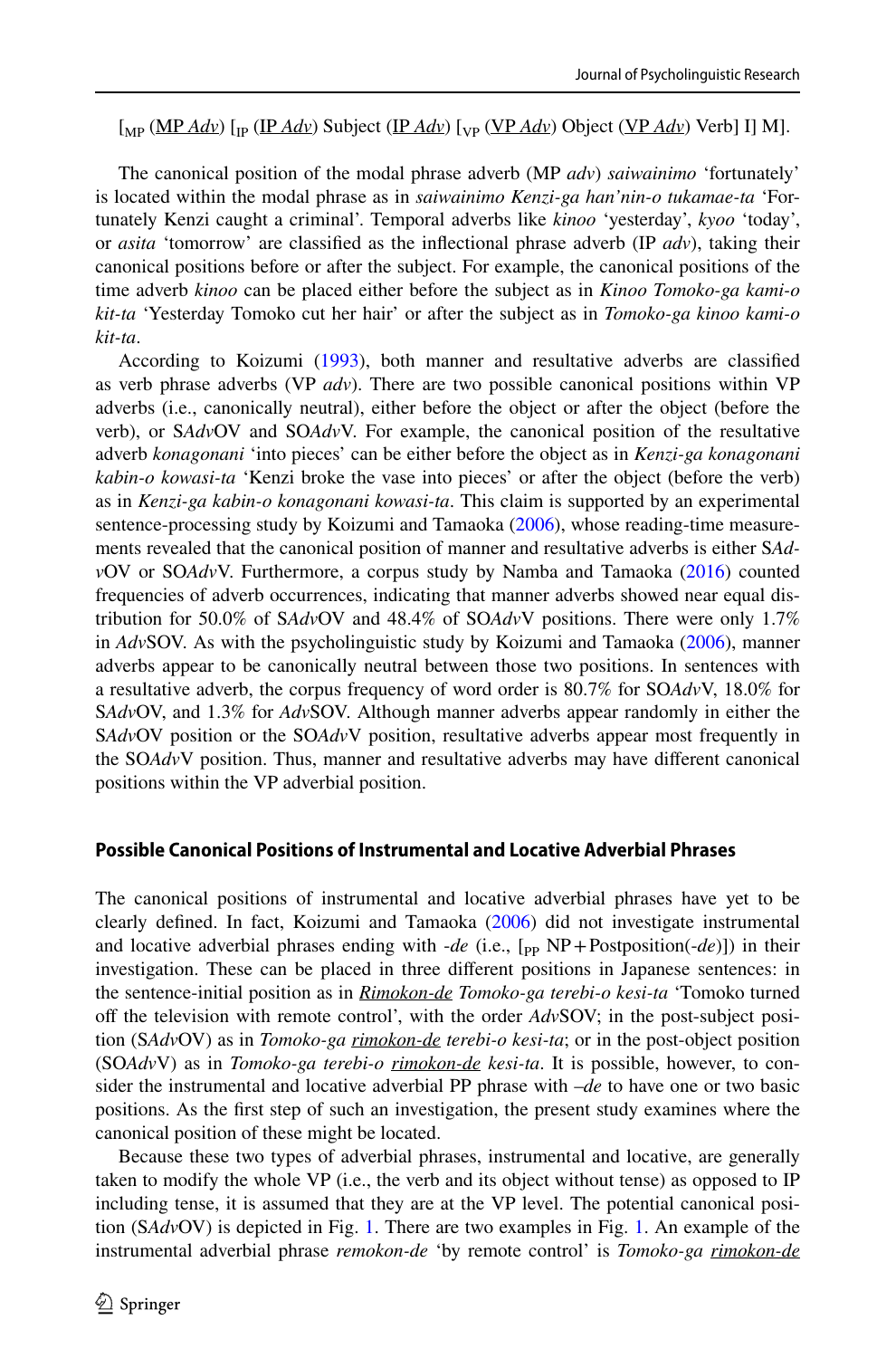

<span id="page-4-0"></span>**Fig. 1** The canonical position of instrumental and locative adverbial phrases at the sentence level *Note*: The PP refers to the assumed canonical position of the adverb. INST refers to instrumental adverbs and LOC to locative adverbs

*terebi-o kesi-ta* 'Tomoko turned off the television with remote control'. In this sentence, the adverbial phrase is positioned in the specifier of  $V'$  as the postposition (PP) adverbial phrase. Likewise, the locative adverb *heya-de* 'in the room' is also found in the same position as *Tomoko-ga heya-de mimotu-o ake-ta* 'Tomoko opened the package in the room'.

This S*Adv*OV canonical order is proposed by Vinka ([2009\)](#page-18-13) who claims locatives and instrumentals in Japanese are similar to the extent that they both take VPs as arguments. Takezawa ([2000;](#page-18-14) as cited by Ogawa & Niinuma, [2012\)](#page-18-15) claims that locatives and resultatives in Japanese are likely to difer in their ordering in relation to a theme determiner phrase (Theme DP) or the object phrase (O), where the former is likely to precede the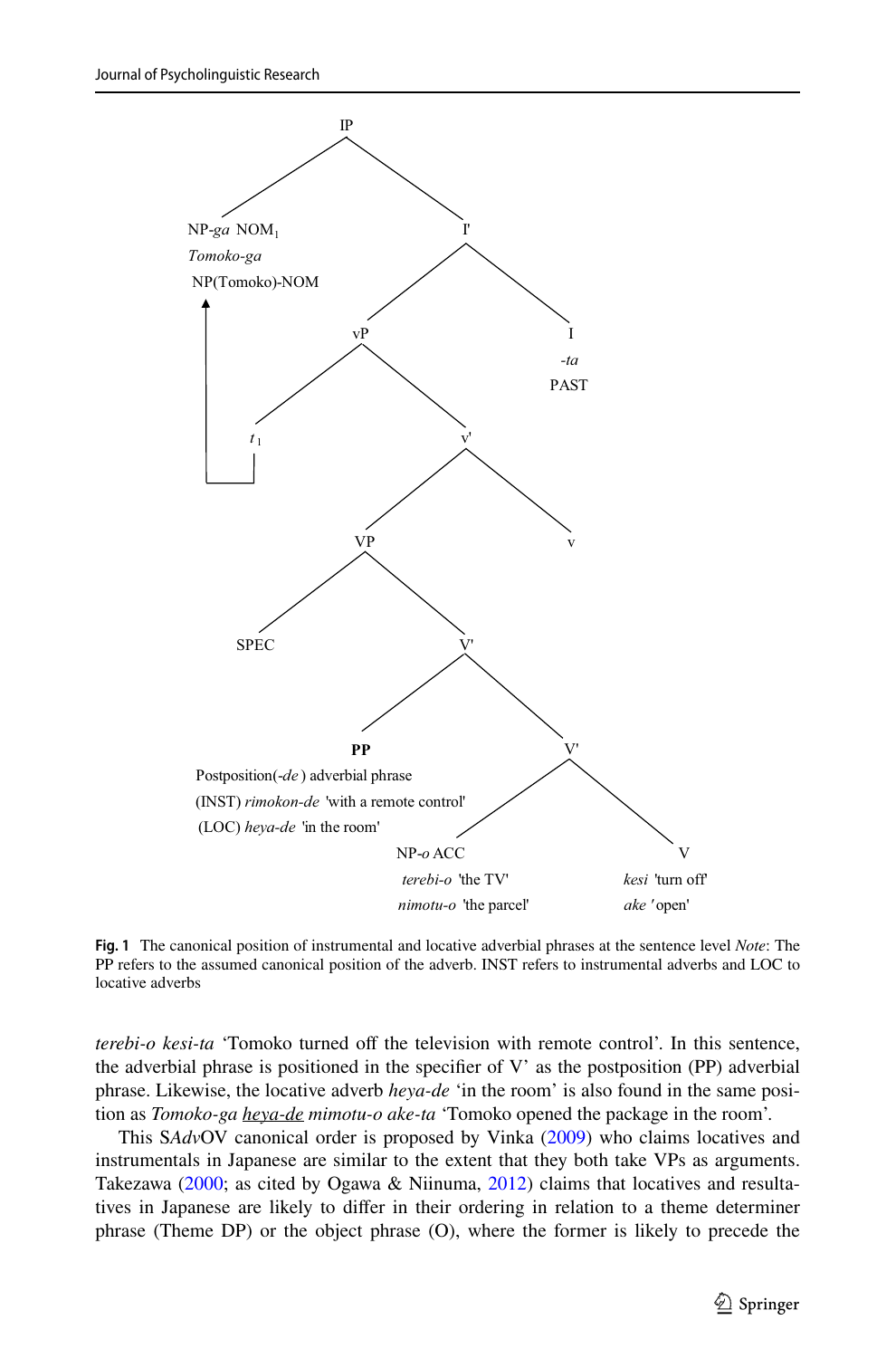Theme (S*Adv*OV), and the latter to follow it (SO*Adv*V) at the VP level (VP adverbs). Prior to the present experiments, it was tentatively assumed that S*Adv*OV is the canonical order for both instrumental and locative adverbial phrases. Alternatively, the order SO*Adv*V is another possibility for the canonical order. However, we hypothesize that S*Adv*OV is canonical, and that the order SO*Adv*V is derived by scrambling.

In both examples in Fig. [2](#page-5-0), the fnal nouns of *moosikomi* 'application' and *hanbai* 'sale' can be considered to have a verb-like argument structure (i.e., have a subject and object), as in their verb forms of *moosikomu* 'to apply' and *hanbaisuru* 'to sell'. Although these noun phrases including instrumental and locative adverbial phrases do not have a subject, they can be considered equivalent to the (S)*Adv*OV-ordered sentence shown in Fig. [1](#page-4-0). Thus, it is assumed that the noun phrase with adverb-initial position *Adv*ON (N is noun phrase) would be the canonical order. The same holds for the attested word-order within noun phrases whose heads have an argument structure. Within the noun phrase in Fig. [2,](#page-5-0) the instrumental and locative adverbial phrases can be re-ordered as O*Adv*V as *zyuken-no yuusoo-de-no moosikomi* and *yasai-no rozyoo-de-no hanbai*. In this study, we hypothesize that *Adv*ON is canonical, and that the order O*Adv*V is derived by scrambling.

It is also assumed that both instrumental and locative adverbial phrases in noun phrases (PP+the genitive maker -*no*) are placed in the initial position *Adv*ON as depicted in Fig. [2](#page-5-0). The instrumental adverbial phrase *yuusoo-de-no* 'by postal mail' is located at the specifer of NP or in the beginning of the noun phrase in the *Adv*ON order as *Yuusoo-de-no zyukenno moosikomi* 'applying for examination by postal mail'. Likewise, the locative adverbial phrase *rozyoo-de-no* 'on the street' is also located at the same position of NP specifer as in *Rozyoo-de-no yasai-no hanbai* 'the sale of vegetables on the street'.

Nominalization is a prevalent cross-linguistic feature, and it is heavily featured in Japanese as well (see Kishimoto, [2006](#page-17-10); Miyagawa, [2012](#page-18-16); Sugioka, [1992](#page-18-17)). The nominalized structure may impose the same restrictions on the ordering of elements as a sentential vP structure. However, it is not yet known whether order (i.e., syntactic position) restrictions will also be prevalent within the hierarchal structure of an NP or DP in Japanese.



<span id="page-5-0"></span>**Fig. 2** The canonical position of instrumental and locative adverbial phrases at the noun phrase level *Note*: The PP refers to the assumed canonical position of the adverb. INST refers to instrumental adverbs and LOC to locative adverbs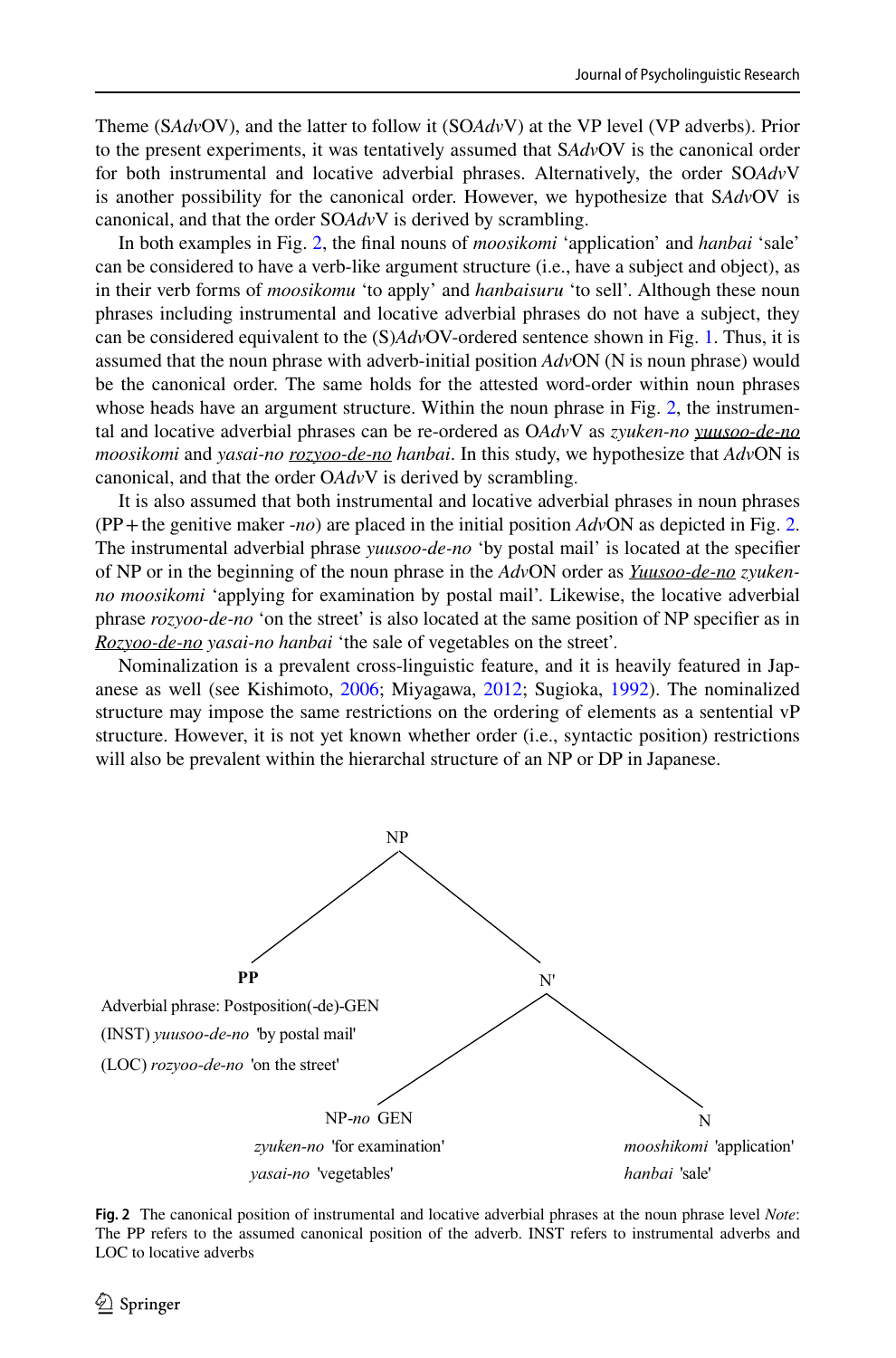If native Japanese speakers process the noun phrase in the same manner as they process its corresponding sentence, the scrambling efect should be observed in the processing of an OSV-type of noun phrase as well. This would suggest that the psycholinguistic nature of sentences is shared by their corresponding noun phrases. Instrumental and locative adverbial phrases are excellent candidates for investigating the parallelism of sentences and their noun phrase counterparts because these adverbial phrases allow us to directly compare the syntactic structures of sentences and noun phrases. Subject (S) and object (O) cannot be scrambled in a noun phrase and replaced by the genitive. For instance, the noun phrase, *Nihonzin-no siboo-no torisugi*, N(Japanese)-GEN N(fat)- GEN N(taking-too-much), 'Too-much eating of fat by Japanese' does not make sense once it is scrambled as in \**Siboo-no nihonzin-no torisugi*, N(fat)-GEN N(Japanese)- GEN N(taking-too-much). Hence, the subject phrases must be omitted in investigating scrambling in NPs. In addition, a sentence with a resultative adverb cannot be nominalized: the sentence *Konagona-ni hakai-si-ta*, Adv(into-pieces) V(destroy)-PAST, '(I) destroyed (it) into pieces' cannot be expressed as an NP \**Konagona-e-no hakai*, 'destruction into-pieces'. Likewise, a manner adverb used in a sentence has to change its lexical category, from adverb to adjective, in order to be nominalized: the sentence *Subayaku ootoo-si-ta*, Adv(quickly) V(respond)-PAST, 'I quickly responded (to it)' becomes a noun phrase where 'response' is modifed by the adjective 'quick', as *subayai ootoo*, Adj(quick) N(response), 'a quick response'.

To verify the hypothesis that noun phrases are processed in the same way as sentences, this study investigated the existence of the scrambling efect in both sentences and noun phrases with diferent instrumental and locative adverb orders. In the present study, we conducted four experiments, each relying on the scrambling efect to identify the canonical word order of the structure containing an adverb. These experiments provide empirical evidence supporting (1) the canonical positions for the instrumental and locative adverbial phrases as S*Adv*OV depicted in Fig. [1](#page-4-0) at the sentence level and as *Adv*ON in Fig. [2](#page-5-0) in the noun phrase and (2) sentences and noun phrases sharing the parallel basic structure (i.e., canonical order).

## **Experiment 1: Sentences with Instrumental Adverbial Phrases**

Experiment 1 tested whether instrumental adverbial phrases have a canonical position of S*Adv*OV in sentences with transitive verbs.

#### **Method**

#### **Participants**

Twenty-four graduate and undergraduate students (19 females and 5 males) at a university in Japan, all native speakers of Japanese, participated in Experiment 1. The participants were from various academic backgrounds, and their ages ranged from 18 years and 2 months to 27 years and 8 months. The average age was 21 years and 4 months with a standard deviation of 2 years and 8 months on the day of testing.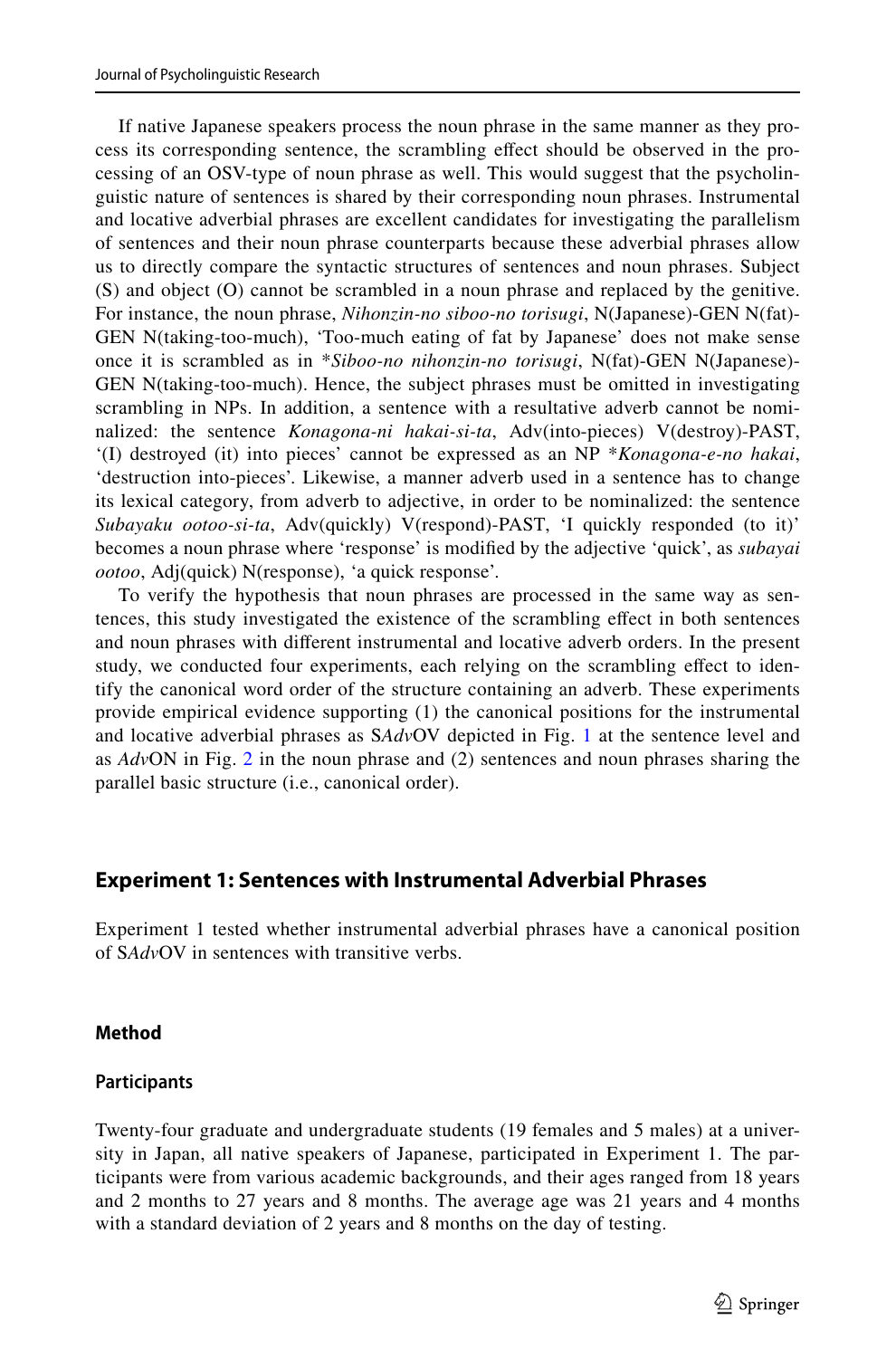#### **Materials**

Stimuli consisted of sentences that included instrumental adverbial phrases in one of three possible word orders: *Adv*SOV, S*Adv*OV and SO*Adv*V. These stimuli were divided into two classes – semantically coherent "Yes" stimuli, and semantically anomalous "No" stimuli. To create the "Yes" stimulus sentences, twenty-four sentences with an *Adv*SOV structure, e.g., *Pasokon-de Ziro-ga repooto-o kai-ta* 'Ziro wrote a report with a personal computer', had their adverbial phrase positions altered into S*Adv*OV, e.g., *Ziro-ga pasokon-de repooto-o kai-ta*, and SO*Adv*V, e.g., *Ziro-ga repooto-o pasokon-de kai-ta*. The only diference among the three types of sentences was the position of adverbial phrase with –*de*. In the same manner, in the case of the "No" stimuli, 24 sets of semantically infelicitous sentences with *Adv*SOV order, e.g., \**Yasai-de Ziro-ga Kazuko-ni soodansi-ta* 'Ziro consulted Kazuko with the vegetables', had the position of their instrumental adverbial PP phrase changed into S*Adv*OV, e.g., *Ziro-ga yasai-de Kazuko-ni soodansi-ta*, and SO*Adv*V, e.g., *Ziro-ga Kazuko-ni yasaide soodansi-ta*. Again, the only diferences among the three were the positions of the adverbial phrases.

Reading times are likely to become shorter when participants read sentences in sequence containing the same words. In order to prevent this efect of repeated encountering, we counterbalanced the list of sentences with a Latin square design. Three lists of sentences were given to three groups of participants (8 each). Each list consisted of 24 sentences (8 each for *Adv*SOV, S*Adv*OV and SO*Adv*V) for "Yes" responses and 24 sentences (8 each of *Adv*SOV, S*Adv*OV and SO*Adv*V) for "No" responses. In addition, 20 dummy sentences (10 semantically coherent and 10 semantically anomalous) were put in each list as fller sentences, such as *Watasi-no tokuina ryoori-wa kareeraisu da* 'My favorite thing to cook is curry and rice'. A total of 68 stimuli were used, consisting of 24 semantically coherent, 24 semantically anomalous, and 20 dummy sentences. Experiments 1 and 2 were conducted together in a single experiment.

#### **Procedure**

The present study utilized a reaction time paradigm that measures the elapsed time between the presentation of a sensory stimulus and the participant's subsequent behavior. This interval is called reaction (or processing) time. The experiment employed a whole sentence correctness decision task, by showing one sentence at a time on a computer screen. The presentation was controlled by Microsoft's Visual Basic 6.0+ Microsoft DirectX8 computer program. Stimuli with both semantically coherent and semantically anomalous responses were presented to participants in a random order, in the center of a computer screen 600 ms after the appearance of asterisks '\*\*\*\*\*\*\*\*' indicating an eye-fxation point. Participants were asked to decide whether the sentences were semantically acceptable, by pressing a "Yes" or "No" button. They were also asked to answer as quickly as possible, while maintaining accuracy. Twenty-four practice trials were given to the participants prior to actual testing. Participants were expected to process simple sentences with a high accuracy. Sentences with a scrambled order were expected to require longer processing times than the corresponding ones with canonical order, due to syntactic manipulations.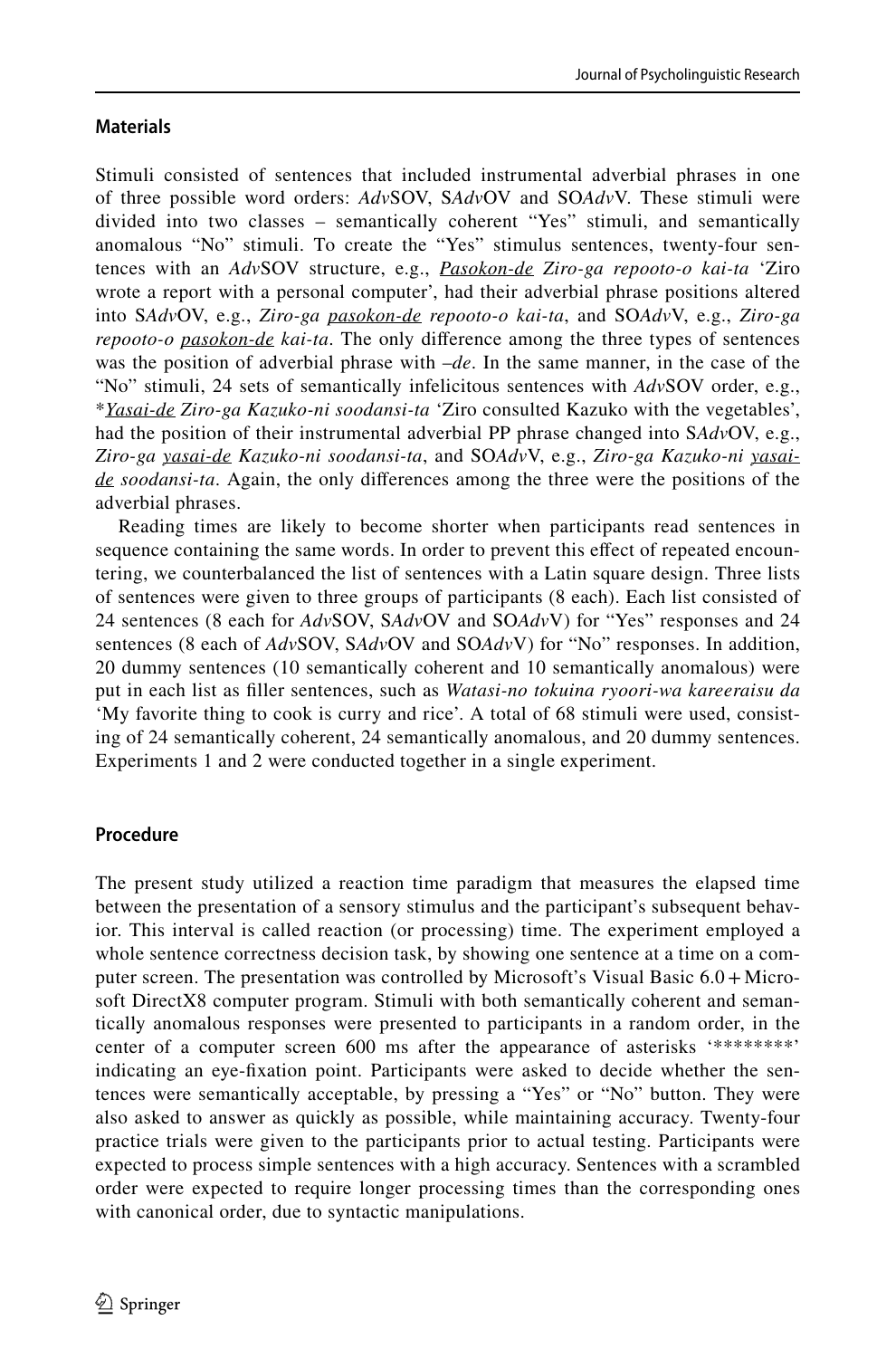#### **Results**

There was one extreme "Yes" response and one extreme "No" response in reaction times among sentence correctness decision times (i.e., less than 500 ms or longer than 5000 ms). These two extreme responses were excluded from the reaction time data. Furthermore, only stimulus items with correct responses (i.e., the participants answered "Yes" when the sentence made sense and "No" when it did not) were used in the analyses of reaction times. Before performing the analysis, reaction times outside of 2.5 standard deviations plus and minus the mean reaction time at both the high and low ranges were replaced by boundaries indicated by 2.5 standard deviations from the individual means of participants in each condition. Only one reaction time among correctly-responded "Yes" items fell into this category. The means of "Yes" and "No" reaction times and error rates for sentence correctness decisions are presented in Table [1](#page-8-0).

A series of one-way analyses of variance (ANOVAs) with repeated measures for three sentence types (*Adv*SOV, S*Adv*OV and SO*Adv*V) of "Yes" responses was conducted on reaction times (milliseconds) and error rates (percent), using participant  $(F_1)$  and item  $(F_2)$  variabilities. There were significant main effects in both participant analysis  $[F_1(2,$  $46$ ) = 8.262, *p* < 0.001] and item analysis  $[F_2(2, 46) = 6.008, p < 0.01]$  for reaction times, but no main effect for error rates  $[F_1(2, 46) = 2.120, p = 0.132, ns; F_2(2, 46) = 1.523, p = 0.229,$ *ns*]. Simple contrast comparisons were conducted among the three *Adv*SOV, S*Adv*OV and SO*Adv*V conditions, indicating that S*Adv*OV was the most quickly recognized word order. As for "No" responses (incorrect sentences), neither reaction times  $[F_1(2, 46) = 0.007$ , *p*=0.993, *ns*; *F*<sub>2</sub>(2, 46)=0.072, *p*=0.930, *n*.] nor error rates [*F*<sub>1</sub>(2, 46)=0.365, *p*=0.696, *ns*;  $F_2(2, 46) = 1.181$ ,  $p = 0.322$ , *ns*] showed significant main effects.

#### **Discussion**

Sentences with canonical word order are predicted to be processed more quickly than sentences with scrambled word orders. Experiment 1 clearly indicated that the sentences in which the instrumental adverbial phrases were placed between the subject phrase and the object phrase were processed the most quickly among the three types of word order. Unlike the canonical position of manner and resultative adverbs being either S*Adv*OV or SO*Adv*V (Koizumi & Tamaoka,  $2006$ ), the canonical position of instrumental adverbial phrases was only S*Adv*OV. On the other hand, reaction times and error rates for correctly perceived "No" responses are observed to be null main efects, showing a minute diference in

<span id="page-8-0"></span>

| <b>Table 1</b> Reaction times and<br>error rates for sentences<br>with instrumental adverbs in | Response type   | Position of<br>adverb (Adv) | (ms) |           | Reaction time Error rates $(\%)$ |       |
|------------------------------------------------------------------------------------------------|-----------------|-----------------------------|------|-----------|----------------------------------|-------|
|                                                                                                |                 |                             |      |           |                                  |       |
|                                                                                                |                 |                             | M    | <b>SD</b> | $M(\%)$                          | SD(%) |
| experiment 1                                                                                   | "Yes" responses | Adv SOV                     | 1807 | 456       | 6.25                             | 11.66 |
|                                                                                                |                 | SAdv OV                     | 1527 | 361       | 7.81                             | 12.12 |
|                                                                                                |                 | SOAdvV                      | 1663 | 479       | 2.60                             | 6.36  |
|                                                                                                | "No" responses  | AdvSOV                      | 1667 | 409       | 16.17                            | 20.21 |
|                                                                                                |                 | SAdvOV                      | 1674 | 436       | 14.33                            | 17.96 |
|                                                                                                |                 | SOAdvV                      | 1671 | 466       | 15.17                            | 17.73 |
|                                                                                                |                 |                             |      |           |                                  |       |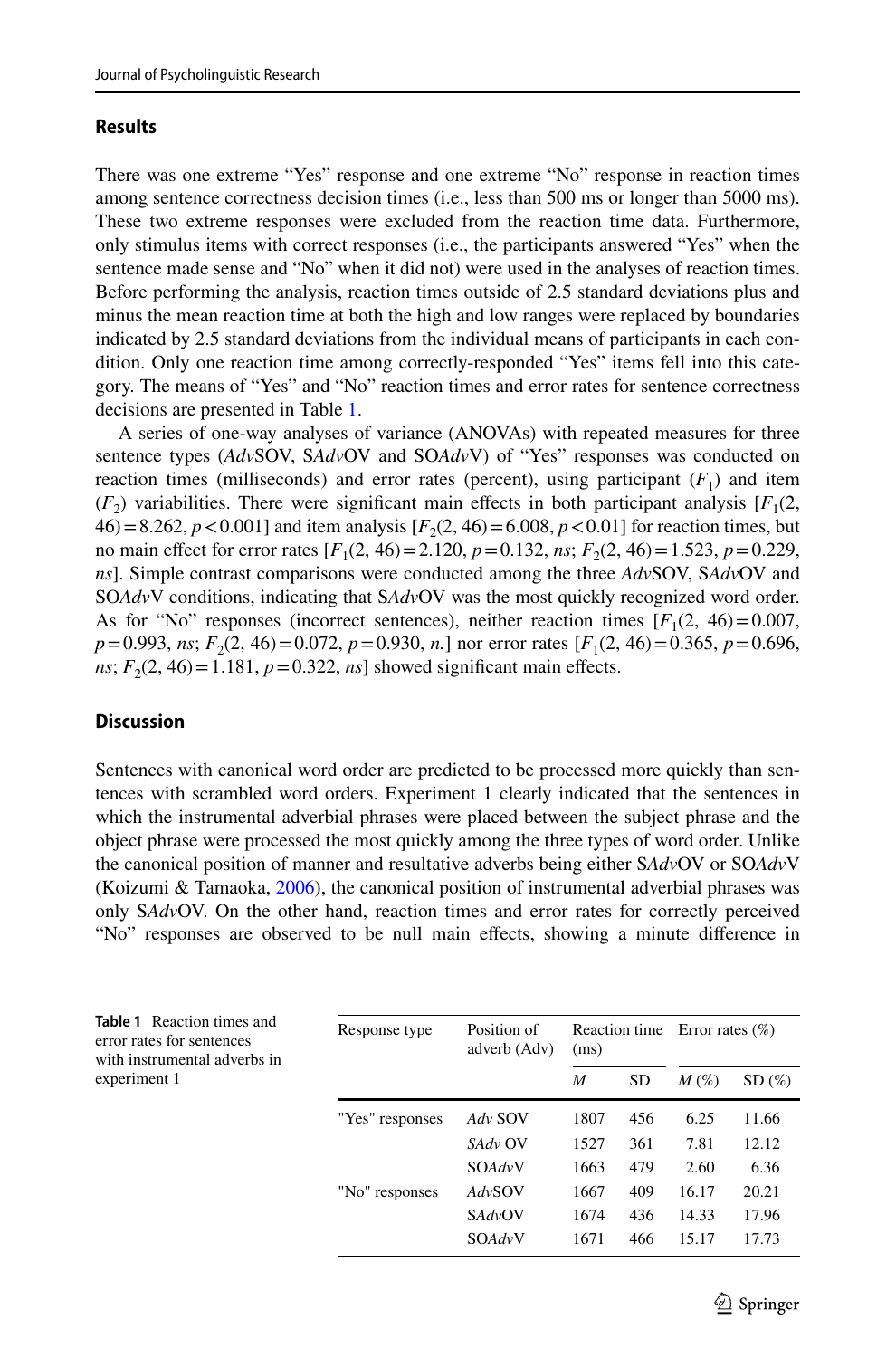reaction times and a similar trend in error rates. This null efect may be a result of participants having multiple ways to reject these stimuli for "No" responses. For example, a participant may have been able to correctly reject the target sentence after comprehending only the semantically implausible part of the sentence (e.g., an adverbial phrase of 'consult with vegetable'). Importantly, the "No" responses serve as a reference, and are not a major concern to the main argument for the canonical position of adverbial phrases (hereafter the same holds true for the other three experiments).

## **Experiment 2: Sentences with Locative Adverbial Phrases**

Experiment 2 tested whether locative adverbial phrases have a canonical position (i.e., S*Adv*OV) in sentences with transitive verbs.

### **Method**

### **Participants**

Experiment 2 was carried out at the same time as Experiment 1, so participants were the same in both experiments.

#### **Materials**

As in Experiment 1, "Yes" responses consisted of sentences with adverbial phrases in the phrase orders of *Adv*SOV, S*Adv*OV and SO*Adv*V. Twenty-four sentences with an *Adv*SOV structure had their adverbial phrase positions altered into S*Adv*OV and SO*Adv*V. In the same way, for the case of "No" responses, 24 sets of semantically anomalous sentences with *Adv*SOV had the position of their locative adverbial phrase changed into S*Adv*OV and SO*Adv*V. A counterbalance with a Latin square design was used to assign participants to diferent sentences. Since Experiment 2 was conducted with Experiment 1, the rest of the stimulus conditions were the same as Experiment 1.

### **Procedure**

The procedure for Experiment 2 was the same as the procedure for Experiment 1.

### **Results**

There was only one extreme "Yes" response and no extreme "No" responses in reaction times among sentence correctness decision times (i.e., less than 500 ms or longer than 5000 ms). This item was removed from the reaction time data. In addition, only stimulus items of correct responses were used in the analyses of reaction times. The data trimming process was the same as Experiment 1. No reaction times among correctly-responded "Yes" and "No" items fell outside the range of the mean plus or minus 2.5 standard deviations. The means of "Yes" and "No" reaction times and error rates for sentence correctness decisions are presented in Table [2](#page-10-0).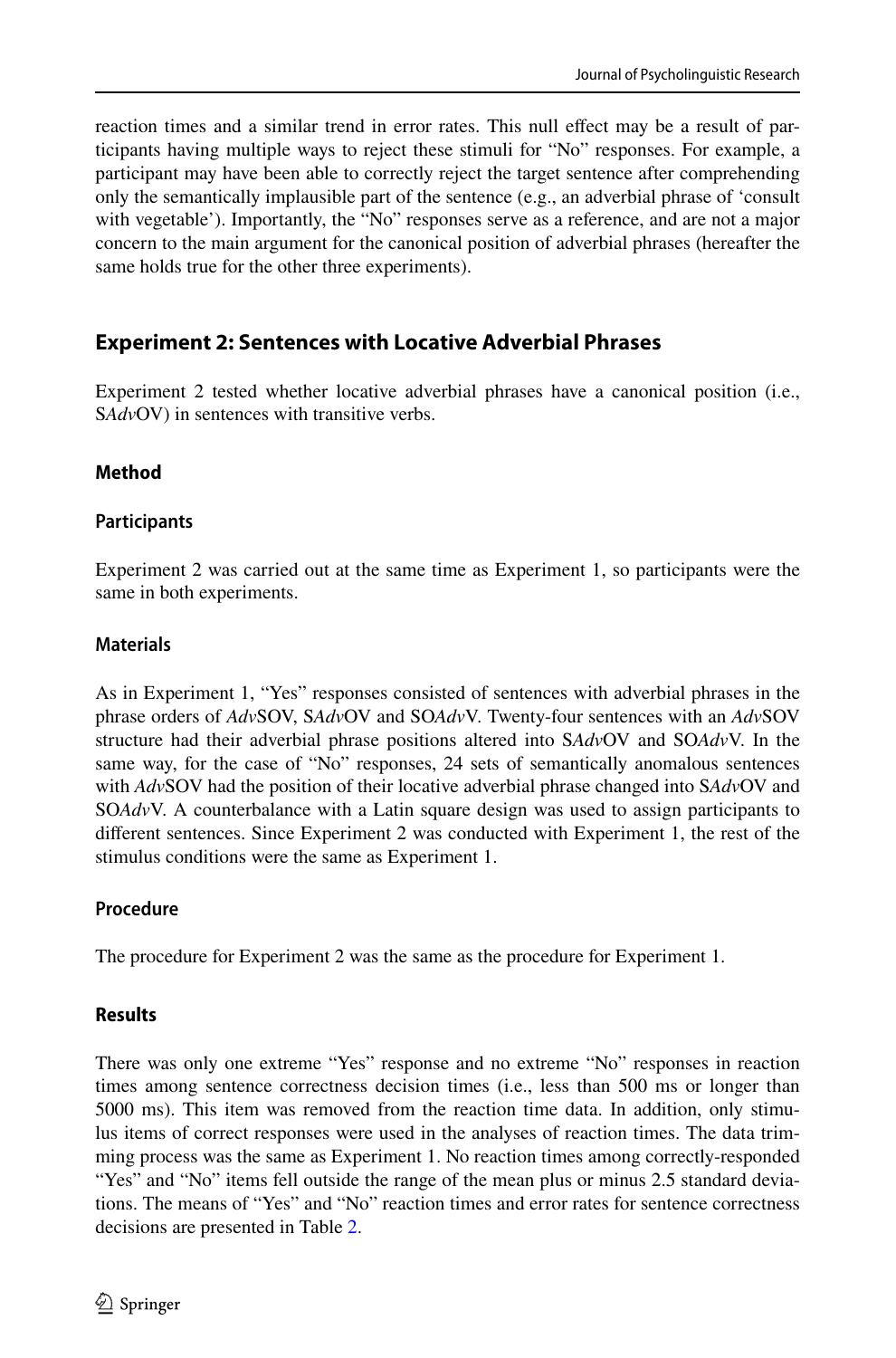<span id="page-10-0"></span>

| <b>Table 2</b> Reaction times and error<br>rates for sentences with locative<br>adverbs in experiment 2 | Response type   | Position of<br>adverb (Adv) | (ms) |           | Reaction time Error rates $(\%)$ |       |
|---------------------------------------------------------------------------------------------------------|-----------------|-----------------------------|------|-----------|----------------------------------|-------|
|                                                                                                         |                 |                             | M    | <b>SD</b> | $M(\%)$                          | SD(%) |
|                                                                                                         | "Yes" responses | Adv SOV                     | 1740 | 440       | 5.88                             | 8.35  |
|                                                                                                         |                 | SAdv OV                     | 1626 | 365       | 4.83                             | 9.08  |
|                                                                                                         |                 | SOAdvV                      | 1866 | 530       | 7.46                             | 10.51 |
|                                                                                                         | "No" responses  | AdvSOV                      | 1719 | 410       | 15.17                            | 17.73 |
|                                                                                                         |                 | SAdvOV                      | 1635 | 423       | 15.25                            | 22.91 |
|                                                                                                         |                 | SOAdvV                      | 1667 | 434       | 16.67                            | 20.06 |

A series of ANOVAs with repeated measures for three sentence types (*Adv*SOV, S*Adv*OV and SO*Adv*V) of "Yes" responses was conducted on reaction times and error rates, using participant  $(F_1)$  and item  $(F_2)$  variabilities. Significant main effects were found in both participant analysis  $[F_1(2, 46) = 9.255, p < 0.001]$  and item analysis  $[F_2(2, 46) = 6.337,$  $p < 0.01$  for reaction times, but no main effect for error rates  $[F_1(2, 46) = 1.028$ ,  $p = 0.366$ , *ns*;  $F<sub>2</sub>(2, 46) = 0.603$ ,  $p = 0.552$ , *ns*]. Simple contrast comparisons were conducted among the three conditions, *Adv*SOV, S*Adv*OV and SO*Adv*V, again indicating that S*Adv*OV was the most quickly processed phrase order. As for "No" responses (incorrect sentences), neither reaction times  $[F_1(2, 46) = 1.007, p = 0.373, ns; F_2(2, 46) = 0.905, p = 0.416, ns]$  nor error rates  $[F_1(2, 46) = 0.315, p = 0.731, ns; F_2(2, 46) = 0.063, p = 0.940, ns]$  showed signifcant main efects.

#### **Discussion**

As in Experiment 1, Experiment 2 indicated that sentences with S*Adv*OV phrase order were the most quickly processed among sentences of three diferent phrase orders. Thus, as with instrumental adverbial phrases, S*Adv*OV must be the canonical position of locative adverbial phrases. Once again, this result difered from the canonical position of manner and resultative adverbial phrases identifed as either S*Adv*OV or SO*Adv*V (Koizumi & Tamaoka, [2006\)](#page-18-2).

#### **Experiment 3: Noun Phrases with Instrumental Adverbial Phrases**

Experiment 3 examined whether instrumental adverbial phrases have the canonical position of *Adv*ON in noun phrases.

#### **Method**

#### **Participants**

Twenty-four graduate and undergraduate students (8 females and 16 males) at a university in Japan, all native speakers of Japanese, participated in Experiment 3. These participants did not participate in Experiments 1 and 2. Ages ranged from 19 years and 2 months to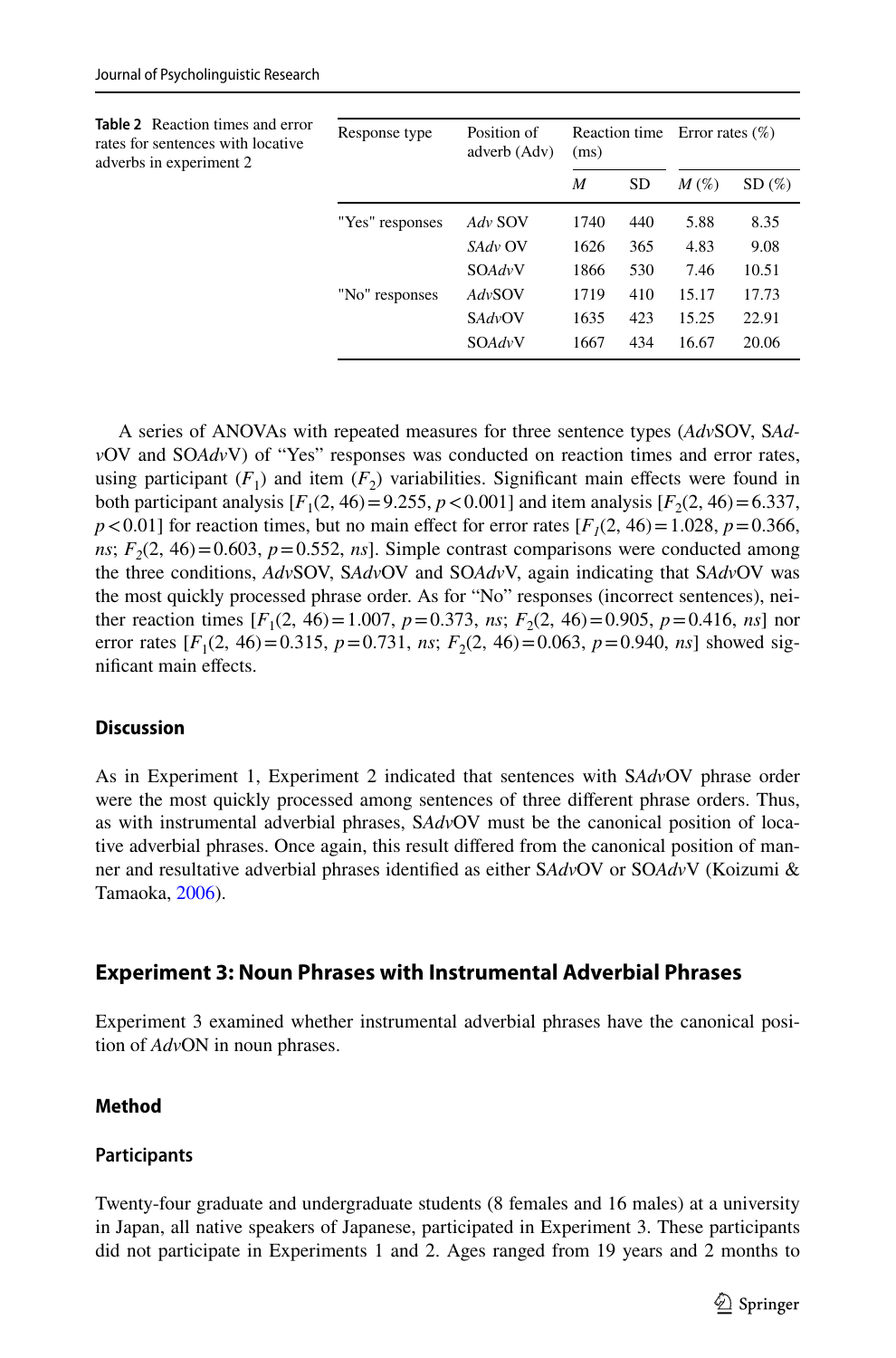26 years and 9 months. The average age was 21 years and 3 months with a standard deviation of 1 years and 7 months on the day of testing.

#### **Materials**

"Yes" responses consisted of noun phrases with instrumental adverbial phrases with the orders *Adv*ON and O*Adv*N. Twenty-four *Adv*ON noun phrases, e.g., *yuubin-de-no zyukenno moosikomi* 'application for entrance examination by mail', were prepared and had their adverbial phrase positions altered into O*Adv*N, e.g., *zyuken-no yuubin-de-no moosikomi*. The only diference between the two types of noun phrases was the position of the instrumental adverbial phrase with -*de*. For the case of "No" responses, a set of the same number of semantically anomalous noun phrases with *Adv*ON, e.g., *densirenzi-de-no obentoo-no kiritori* 'cutting a lunch box by microwave', were prepared and the adverbial phrase position shifted into O*Adv*N as in *obentoo-no densirenzi-de-no kiritori*. Again, the only difference between noun phrases was the adverbial phrase position. These noun phrases are semantically unacceptable, so the participants were expected to reject them as incorrect phrases by pressing the "No" key.

In order to prevent the problem of repeatedly encountering noun phrases with the same words, a counterbalanced (or Latin square) design was used to assign participants to diferent noun phrases. Two lists of noun phrases were given to two groups of participants (12 each). Each list consisted of 24 coherent noun phrases (12 each for *Adv*ON and O*Adv*N) for the "Yes" responses and 24 anomalous noun phrases (12 each for *Adv*ON and O*Adv*N) for the "No" responses. In addition, 20 dummy noun phrases (10 correct and 10 incorrect) were added in each list as fller noun phrases, e.g., *hanagara-no kawaii sukaato* 'a cute skirt with pictures of fowers'. The total of 68 noun phrases were used for Experiment 3, consisting of 24 semantically coherent, 24 semantically anomalous, and 20 dummy noun phrases. Experiments 3 and 4 were conducted together in a single experimental trial.

### **Procedure**

The experiment employed a whole-phrase correctness decision task, by showing one noun phrase at a time on a computer screen. The presentation was controlled by Microsoft's Visual Basic 6.0+Microsoft DirectX8 computer program. Stimuli with both semantically coherent and semantically anomalous responses were presented to participants in a random order, in the center of a computer screen 600 ms after the appearance of asterisks '\*\*\*\*\*\*\*\*' indicating an eye-fxation point. Participants were asked to decide whether the noun phrases made sense, by pressing a "Yes" or "No" button. They were additionally asked to answer as quickly as possible, while maintaining accuracy. Twenty-four practice trials were given to the participants prior to actual testing.

#### **Results**

There were two extreme "Yes" responses but no extreme "No" responses in reaction times among noun phrase correctness decision times (i.e., less than 500 ms or longer than 5000 ms). These extreme responses were removed from the reaction time data. In addition, only stimulus items with correct responses were used in the analyses of reaction times. The data trimming process was the same as Experiments 1 and 2. Four reaction times for "Yes" items and 11 reaction times for "No" items fell outside the range of the mean plus or minus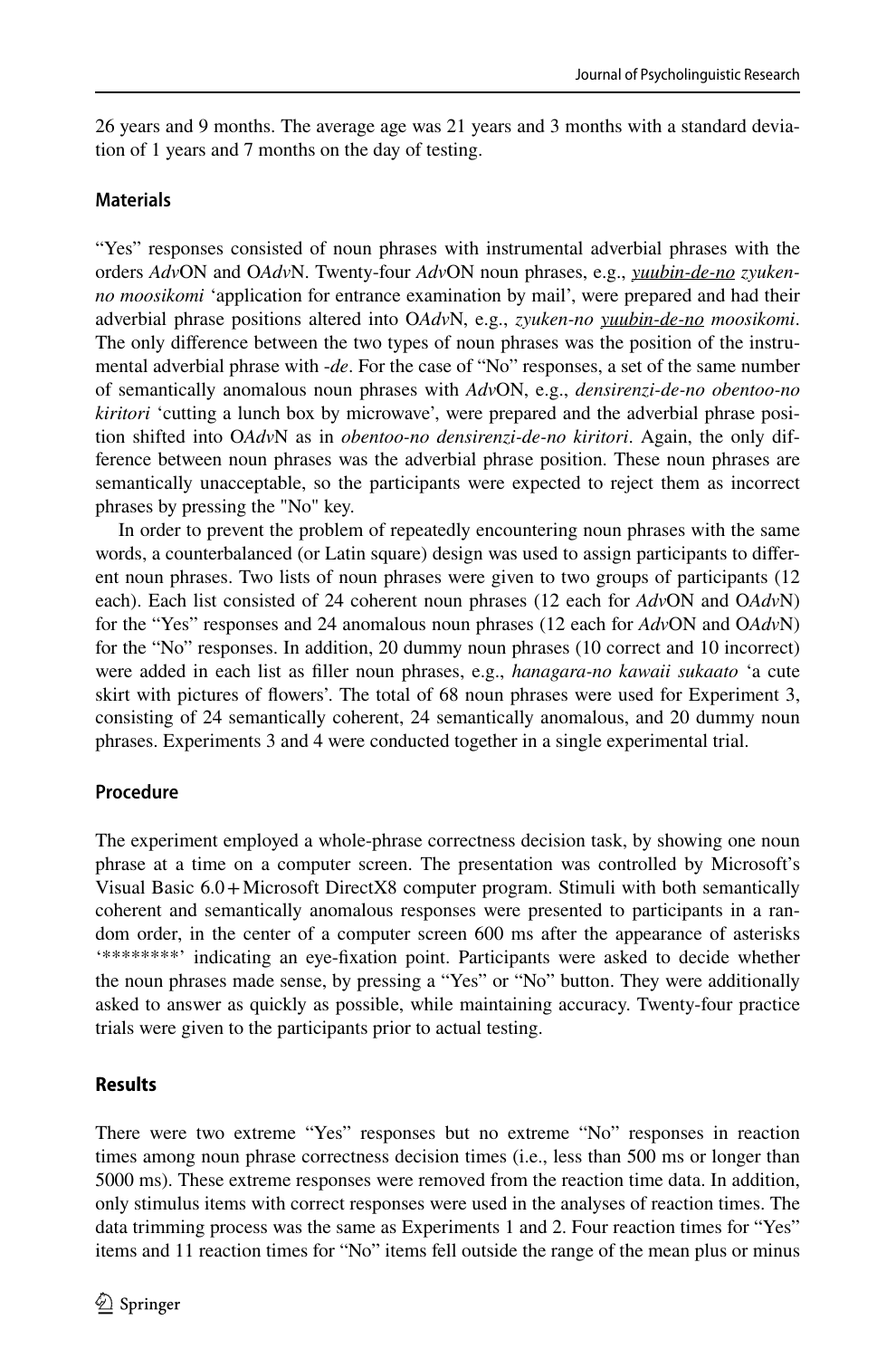<span id="page-12-0"></span>

| <b>Table 3</b> Reaction times and<br>error rates for noun phrases<br>with instrumental adverbs in | Response type   | Position of<br>adverb (Adv)<br>(ms) |      |           | Reaction time Error rates $(\%)$ |       |  |
|---------------------------------------------------------------------------------------------------|-----------------|-------------------------------------|------|-----------|----------------------------------|-------|--|
| experiment 3                                                                                      |                 |                                     | M    | <b>SD</b> | $M\left(\%\right)$               | SD(%) |  |
|                                                                                                   | "Yes" responses | Adv ON                              | 1909 | 572       | 8.33                             | 9.83  |  |
|                                                                                                   |                 | OAdv N                              | 2263 | 720       | 16.67                            | 13.90 |  |
|                                                                                                   | "No" responses  | AdvON                               | 1937 | 490       | 2.08                             | 5.63  |  |
|                                                                                                   |                 | OAdvN                               | 2000 | 632       | 2.08                             | 5.63  |  |

2.5 standard deviations. The means of "Yes" and "No" reaction times and error rates for noun phrase correctness decisions are presented in Table [3](#page-12-0).

A series of ANOVAs with repeated measures for two noun phrase types (*Adv*ON and O*Adv*N) of "Yes" responses was conducted on reaction times and error rates, using participant  $(F_1)$  and item  $(F_2)$  variabilities: Two adverbial phrase positions, the adverbial phrase initial position and the adverbial phrase second position, were examined in the processing of noun phrases with instrumental adverbial phrases. The analyses indicated that noun phrases of the adverbial phrase initial position (i.e., *Adv*ON) were processed more quickly  $[F_1(1, 23) = 18.846, p < 0.001; F_2(1, 23) = 11.158, p < 0.01$  and more accurately  $[F_1(1, 23) = 11.158, p < 0.01]$ 23)=5.750,  $p < 0.05$ ;  $F_2(1, 23) = 9.095$ ,  $p < 0.01$ ] than noun phrases with the adverbial phrase second position (i.e., O*Adv*N). For "No" responses (incorrect noun phrases), neither reaction times  $[F_1(1, 23) = 0.354, p = 0.558, ns; F_2(1, 23) = 0.186, p = 0.671, ns]$  nor error rates  $[F_1(1, 23) = 0.000, p = 1.000, ns; F_2(1, 23) = 0.000, p = 0.984, ns]$  showed significant main effects.

#### **Discussion**

Experiment 3 indicated that the canonical position of instrumental adverbial phrases in noun phrases is *Adv*ON (adverb initial position). This result replicates the general fndings of Experiment 1 for the sentence structure. Thus, this provides evidence that nominal phrases are likely to adhere to similar restrictions of canonical order as the sentence structure.

### **Experiment 4: Noun Phrases with Locative Adverbial Phrases**

Experiment 4 further investigated whether the canonical position of locative adverbial phrases is also *Adv*ON in noun phrases.

### **Method**

### **Participants**

Experiment 3 was carried out with Experiment 4, so participants were the same in both experiments.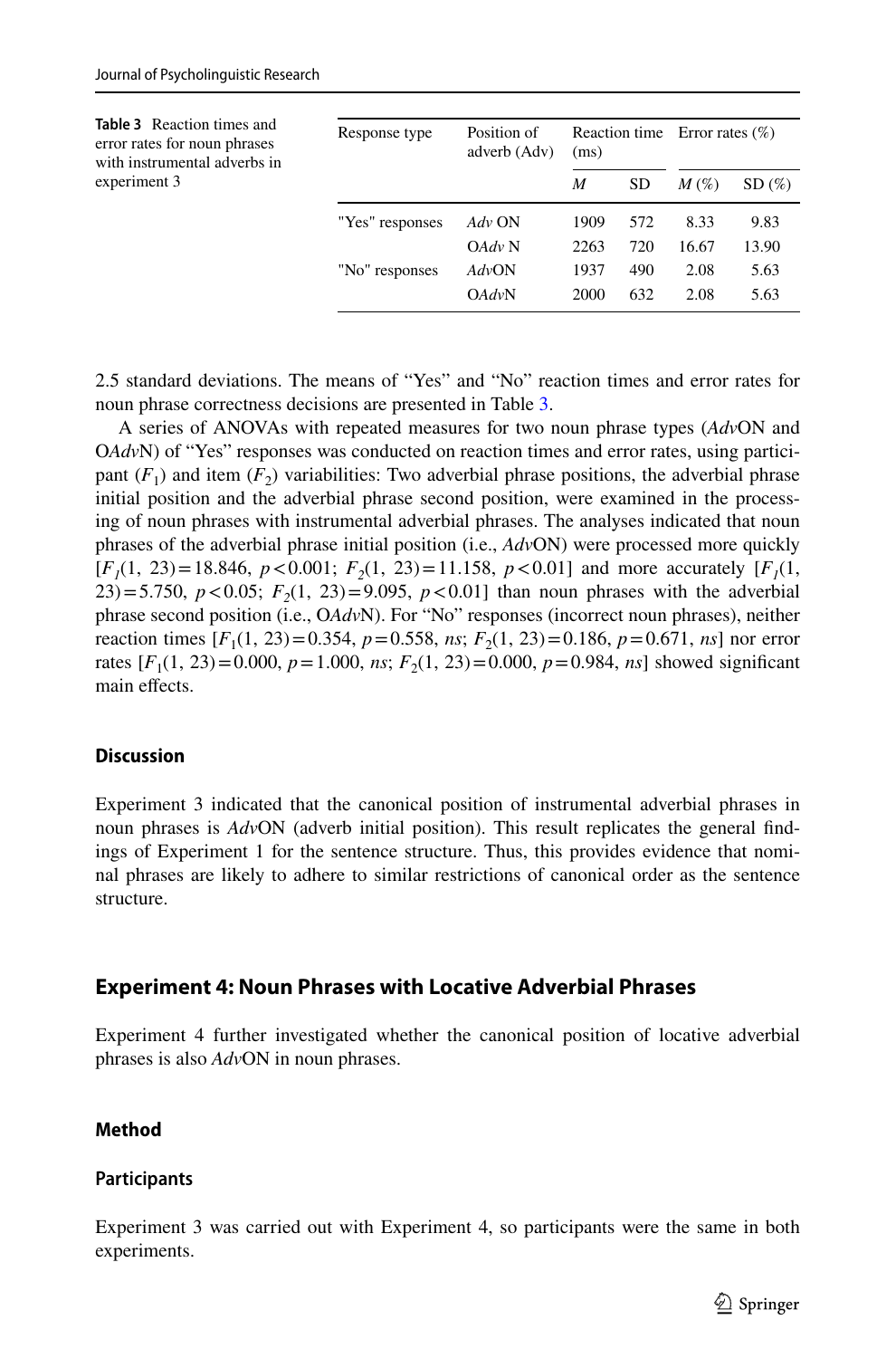#### **Materials**

As in Experiment 3, "Yes" responses were noun phrases with locative adverbial phrases in the phrase structure of *Adv*ON and O*Adv*N. Twenty-four semantically coherent noun phrases with *Adv*ON were altered so that their adverbial phrase position was O*Adv*N. The only diference between two types of noun phrases was the position of the locative adverbial phrase with –*de*. In the case of "No" responses, 24 sets of semantically anomalous noun phrases *Adv*ON were prepared with the adverbial phrase position shifted to O*Adv*N. As in Experiment 3, a counterbalanced (or Latin square) design was used to assign participants to diferent noun phrases. Because Experiment 4 was conducted with Experiment 3, the rest of the stimulus conditions were the same.

### **Procedure**

The procedure for Experiment 4 was the same as the procedure for Experiments 1, 2 and 3.

#### **Results**

There were two extreme "Yes" responses and no extreme "No" responses in reaction times among noun phrase correctness decision times (i.e., less than 500 ms or longer than 5000 ms). Once again, these extreme outliers were removed from the reaction time data. Additionally, only stimulus items of correct responses were used in the analyses of reaction times. The data trimming process was the same as Experiments 1, 2 and 3. Two reaction times for "Yes" items and six reaction times for "No" items fell outside the cutof boundary of the mean plus or minus 2.5 standard deviations. The means of "Yes" and "No" reaction times and error rates for noun phrase correctness decisions are presented in Table [4.](#page-13-0)

A series of ANOVAs with repeated measures for the two noun phrase types (*Adv*ON and O*Adv*N) of "Yes" responses was conducted on reaction times and error rates. Two adverbial phrase positions, the adverbial phrase initial position and the adverbial phrase second position, were examined in the processing of noun phrases with locative adverbial phrases. The analyses indicated that noun phrases with adverbial phrases in initial position (i.e., *AdvON*) were processed more quickly  $[F_1(1, 23) = 17.751, p < 0.001; F_2(1, 23) = 10.456$ , *p*<0.01] and more accurately  $[F_1(1, 23) = 4.312, p < 0.05; F_2(1, 23) = 4.545, p < 0.05$ than noun phrases with adverbial phrase in second position (i.e., O*Adv*N). As for "No" responses (incorrect noun phrases), reaction times for noun phrases with adverbial phrases in initial position (i.e., *Adv*ON) were shorter than for noun phrases with adverbial phrases in second position (i.e.,  $O\frac{Adv}{N}$ ) for the participant analysis  $[F_1(1, 23) = 4.749, p < 0.05]$ ,

<span id="page-13-0"></span>

| <b>Table 4</b> Reaction times and<br>error rates for noun phrases with<br>locative adverbs in experiment 4 | Response type   | Position of<br>adverb (Adv) | (ms) |           | Reaction time Error rates $(\%)$ |       |
|------------------------------------------------------------------------------------------------------------|-----------------|-----------------------------|------|-----------|----------------------------------|-------|
|                                                                                                            |                 |                             | M    | <b>SD</b> | $M\left(\%\right)$               | SD(%) |
|                                                                                                            | "Yes" responses | Adv ON                      | 1728 | 436       | 6.94                             | 10.90 |
|                                                                                                            |                 | OAdvN                       | 2031 | 633       | 15.28                            | 16.24 |
|                                                                                                            | "No" responses  | AdvON                       | 1764 | 460       | 4.17                             | 8.86  |
|                                                                                                            |                 | OAdvN                       | 1906 | 470       | 3.47                             | 6.91  |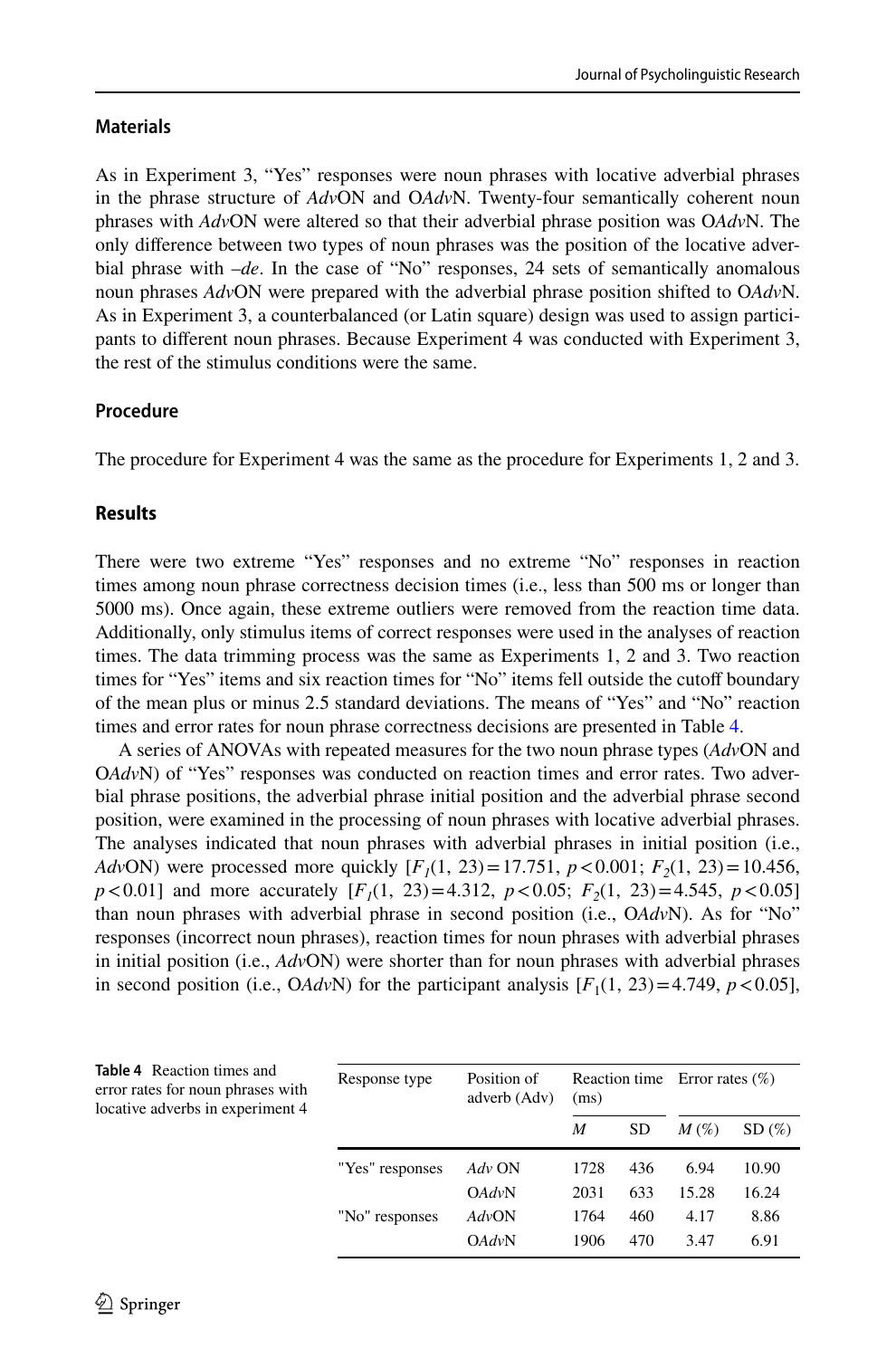but this result did not hold for the item analysis  $[F_2(1, 23) = 0.977, p = 0.333, ns]$ . Thus, we interpret this main efect result as not signifcant. There was no signifcant main efect on error rates  $[F_1(1, 23) = 0.074 \, p = 0.788, \text{ns}; F_2(1, 23) = 0.097, \text{p} = 0.758, \text{ns}].$ 

#### **Discussion**

Experiment 4 indicated that, as with instrumental adverbial phrases in Experiment 3, the adverbial initial position of *Adv*ON was the canonical position of locative adverbial phrases in noun phrases.

### **General Discussion**

The present study conducted four experiments to investigate whether the base structure of a sentence is shared by its related noun phrase. As depicted in Figs. [1](#page-4-0) and [2,](#page-5-0) the present study hypothesized that instrumental and locative adverbial phrases with –*de* have the same canonical position, S*Adv*OV for sentences, and *Adv*ON for noun phrases. Extending on prior studies of the scrambling efect in Japanese (e.g., Koizumi & Tamaoka, [2004](#page-17-2), [2006,](#page-18-2) [2010;](#page-18-3) Mazuka et al., [2002](#page-18-4); Tamaoka et al., [2005;](#page-18-6) Tamaoka et al., [2014](#page-18-1); Tamaoka & Mansbridge, [2019](#page-18-0)), which showed that canonical word orders are processed more quickly than scrambled orders, the present study investigated the canonical position of instrumental and locative adverbial phrases.

Experiments 1 and 2 were conducted to fnd the canonical position of instrumental and locative adverbial phrase marked by –*de* within sentences. Among the three possible phrasal orders of *Adv*SOV, S*Adv*OV and SO*Adv*V, the order of S*Adv*OV was found to be the most quickly processed, both in the case of instrumental in Experiment 1 and locative in Experiment 2. Thus, the canonical position for these adverbial phrases can be identifed as the position between the subject and the object. Experiments 3 and 4 examined the canonical position of instrumental and locative adverbial phrases in nominal phrases. The result showed for both the instrumental adverbial phase in Experiment 3 and the locative adverbial phrase in Experiment 4, the adverbial phrase initial position (i.e., *Adv*ON order) was processed more quickly and more accurately than the adverbial phrase second position (i.e., O*Adv*N order). These results suggest that the canonical adverbial phrase position for sentences, SAdvOV or PP position in Fig. [1,](#page-4-0) remains the same in the case of noun phrases, *Adv*ON or PP position in Fig. [2.](#page-5-0)

Takezawa ([2000;](#page-18-14) as cited by Ogawa & Niinuma, [2012](#page-18-15)) claims that locatives and resultatives in Japanese are likely to difer in their ordering in relation to a theme determiner phrase (Theme DP) or an object phrase (O), where the former is likely to precede the Theme (S*Adv*OV), and the latter to follow it (SO*Adv*V) at the VP level (VP adverbs). Furthermore, although adverbial phrases are adjuncts and thought to be optional pieces of a sentence, the present study showed that adverbial phrases have canonical base positions in both a sentence and a noun phrase.

According to Koizumi's [\(1993](#page-17-9); see also Kishimoto, [2006;](#page-17-10) Miyagawa, [2012;](#page-18-16) Sugioka, [1992\)](#page-18-17) categorization, the instrumental and locative adverbial phrases tested in this study should be classifed as VP adverbs. Under this assumption, their canonical position is defned either S*Adv*OV or SO*Adv*V. In fact, the psycholinguistic study by Koizumi and Tamaoka ([2006\)](#page-18-2) indicated that the canonical position of manner and resultative adverbs is as either S*Adv*OV or SO*Adv*V. However, instrumental and locative adverbial phrases with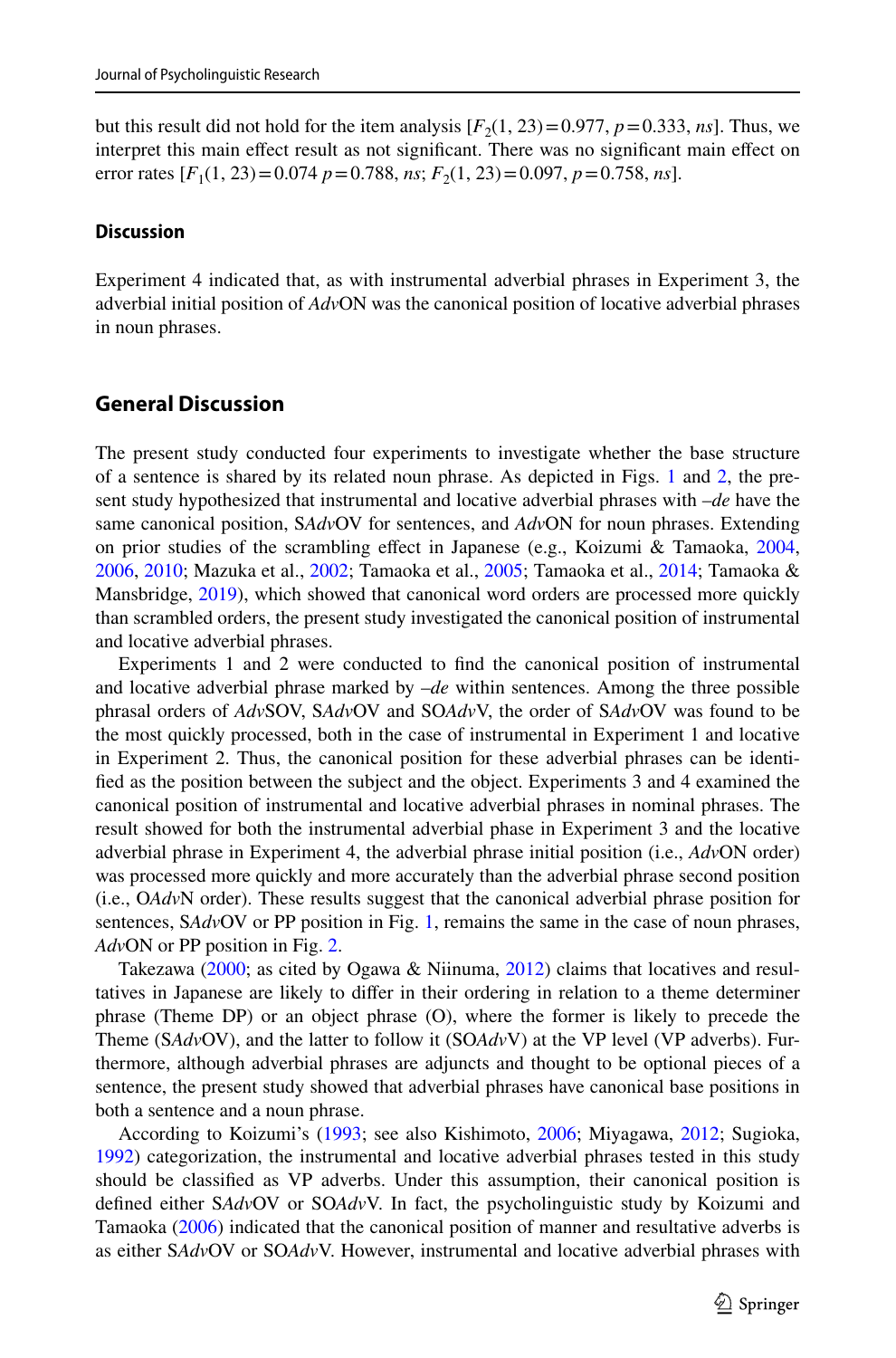–*de*, those tested in Experiments 1 and 2 for sentences, and Experiments 3 and 4 for noun phrases, turned out to have only one canonical position: S*Adv*OV for a sentence (PP position in Fig. [1](#page-4-0)), and *Adv*ON for noun phrases (PP position in Fig. [2](#page-5-0)). Additional support for this order is found in the self-paced reading study by Nambu and Nakatani [\(2014](#page-18-18)). Using nominative-genitive alternation, they also provide evidence that locative adverbial phrases (i.e., PPs) are likely to be located under the specifer of VP giving the order S*Adv*OV.

The ultimate purpose of the present experiments was to examine whether the basic word order of a sentence would be shared by its corresponding noun phrases. The four experiments in the present study found that the canonical position for instrumental and locative adverbial phrases remains parallel across both sentences and noun phrases. The adverbial phrase position of S*Adv*OV in sentence is considered equivalent to *Adv*ON for a noun phrase. This study's fndings support the assumption that the base structure of a sentence is shared by its related noun phrase.

## **Appendix 1: Sentences used in Experiments 1 and 2**

### **Semantically Coherent Sentences with Instrumental Adverbial Phrases in Experiment 1**

1. 次郎がバットで、和子を殴った.

*Ziroo-ga batto-de Kazuko-o nagut-ta.* N(Ziroo)-NOM *Adv*(bat-de) N(Kazuko)-ACC V(hit)-PAST. Ziro struck Kazuko with a bat. 2. 太郎がピストルで゛友子を殺した. *Taroo-ga pisutoru-de Tomoko-o korosi-ta.* N(Taroo)-NOM *Adv*(pistol-de) N(Tomoko)-ACC V(kill)-PAST. Taro killed Tomoko with a gun.

### **Semantically Anomalous Sentences with Instrumental Adverbial Phrases in Experiment 1**

1. 健二が目薬でセーターを手術した.

*Kenzi-ga megusuri-de seetaa-o syuzyutusi-ta.* N(Kenzi)-NOM *Adv*(eye-drop-de) N(sweater)-ACC V(operate)-PAST. Kenzi operated a sweater with an eye-dropper. 2. 和子が糸で高速道路を手伝った. *Kazuko-ga ito-de koosokudooro-o tetudat-ta.* N(Kazuko)-NOM *Adv*(string-de) N(a highway)-ACC V(help)-PAST. Kazuko helped a highway with a string.

### **Semantically Coherent Sentences with Locative Adverbial Phrases in Experiment 2**

1. 健二がお化け屋敷で和子を驚かした. *Kenzi-ga obakeyasiki-de Kazuko-o odorokasi-ta.* N(Kenzi)-NOM *Adv*(a haunted house-de) N(Kazuko)-ACC V(surprise)-PAST. Kenzi surprised Kazuko in a haunted house.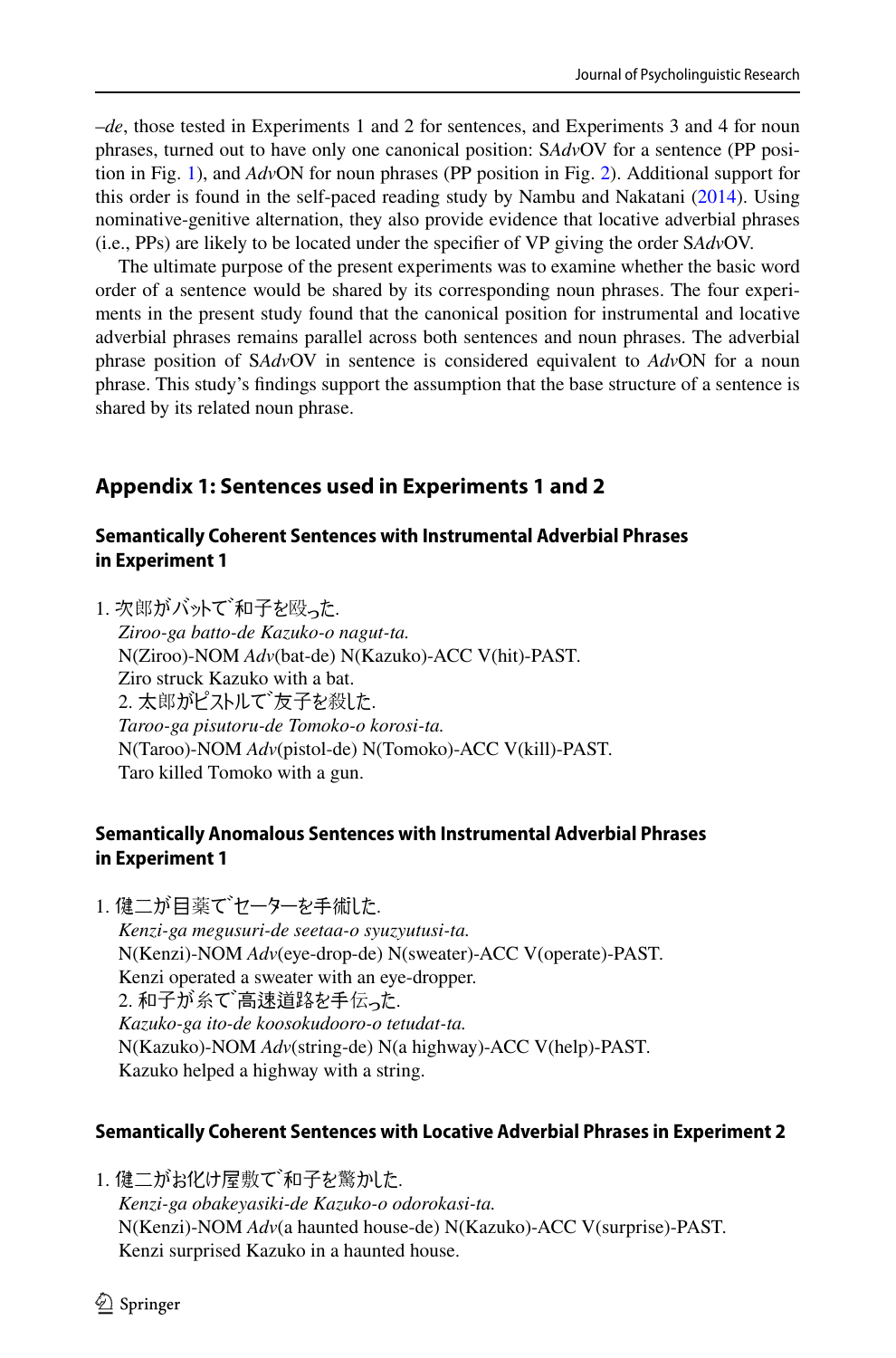2. 友子が雑貨屋で 花瓶を壊した. *Tomoko-ga zakkaya-de kabin-o kowasi-ta.* N(Tomoko)-NOM *Adv*(general store-de) N(flower vase)-ACC V(break)-PAST. Tomoko broke a flower vase in the general store.

### **Semantically Anomalous Sentences with Locative Adverbial Phrases in Experiment 2**

1. 友子が警察で大郎を読んだ. *Tomoko-ga keesatu-de Taroo-o yon-da.* N(Tomoko)-NOM *Adv*(the police station-de) N(Taro)-ACC V(read)-PAST. Tomoko read Taro at the police station. 2. 次郎が野球場で手紙を叱った. *Ziroo-ga yakyuuzyoo-de tegami-o sikat-ta.* N(Ziroo)-NOM *Adv*(the baseball stadium-de) N(a letter)-ACC V(admonish)-PAST. Ziro admonished a letter at the baseball stadium.

## **Appendix 2: Complex noun phrases used in Experiments 3 and 4.**

### **Semantically Coherent Noun Phrases with Instrumental Adverbial Phrases in Experiment 3**

1. スキャナーでの画像の取り込み. *sukyanaa-de-no gazoo-no torikomi. Adv*(scanner-*de*)-GEN N(an image)-GEN N(import). import of an image with a scanner. 2. 郵送での受験の申し込み. *yuusoo-de-no zyuken-no moosikomi. Adv*(postal mail-*de*)-GEN N(examination)-GEN N(apply). application for examination by postal mail.

### **Semantically Anomalous Noun Phrases with Instrumental Adverbs in Experiment 3**

1. 電子レンジでのお弁当の切り取り. *densirenzi-de-no obentoo-no kiritori. Adv*(microwave-*de*)-GEN N(lunch)-GEN N(cutout). cutout of lunch with a microwave. 2. 時計での試験時間の横取り. *tokee-de-no sikenzikan-no yokodori.* Adv(clock-*de*)-GEN N(examination time)-GEN N(interception). interception of examination time by clock.

### **Semantically Coherent Noun Phrases with Locative Adverbial Phrases in Experiment 4**

1. 空港での荷物の持ち運び.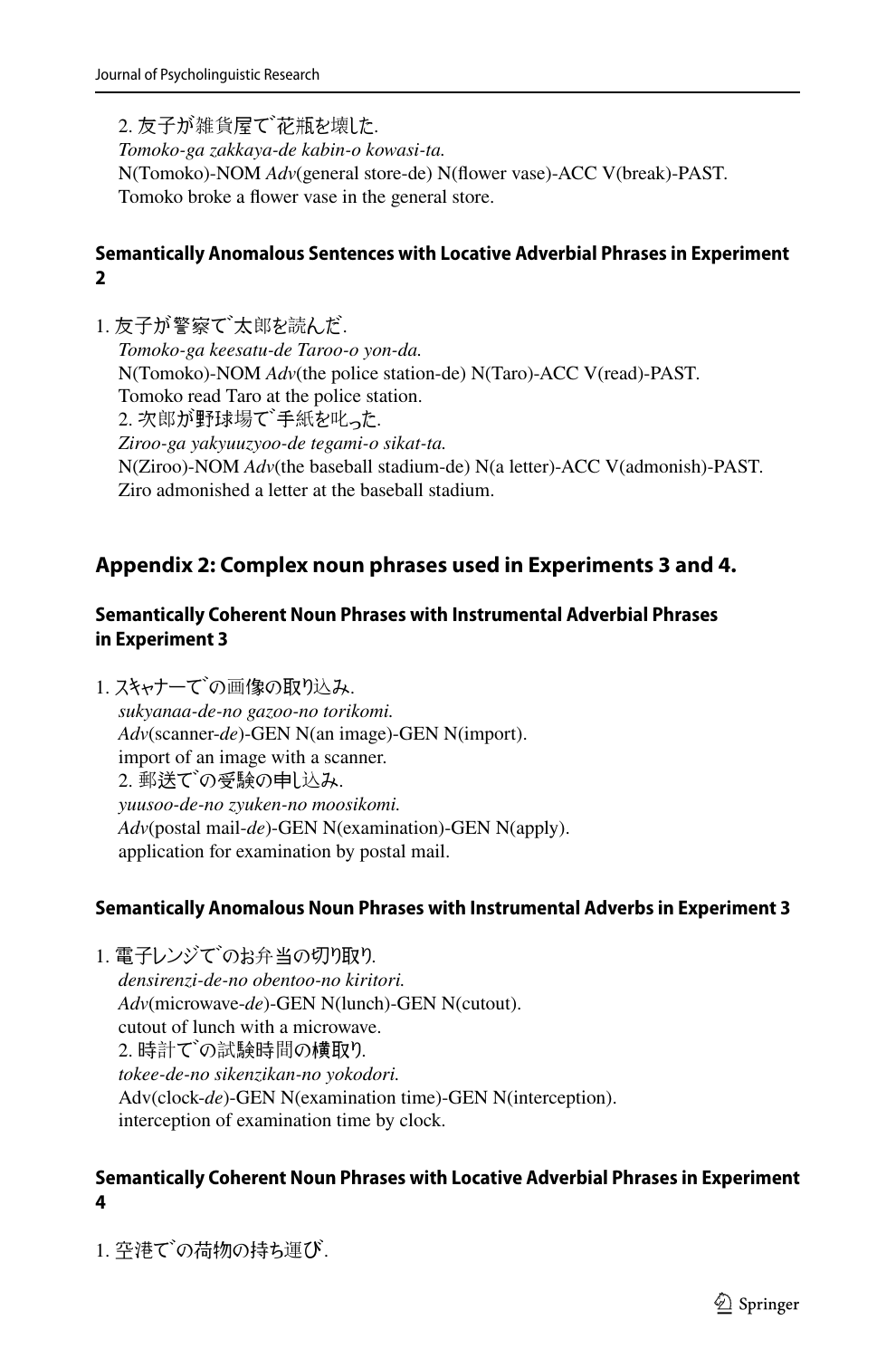*kuukoo-de-no nimotu-no motihakobi. Adv*(airport-*de*)-GEN N(luggage)-GEN N(transfer). transfer of luggage at the airport. 2. 球場での監督の胴上げ. *kyuuzyoo-de-no kantoku-no dooage.* Adv(baseball stadium-*de*)-GEN N(a coach)-GEN N(victory toss). A coach's victory toss at the baseball stadium.

### **Semantically Anomalous Noun Phrases with Locative Adverbial Phrases in Experiment 4**

1. 砂漠でのたばこの引き延ばし.

*sabaku-de-no tabako-no hikinobasi. Adv*(desert-*de*)-GEN N(a cigarette)-GEN N(stretching). stretching of a cigarette in the desert. 2. 海岸でのボールの激励. *kaigan-de-no booru-no gekiree. Adv*(the beach-*de*)-GEN N(a ball)-GEN N(encouragement). encouraging a ball at the beach.

**Open Access** This article is licensed under a Creative Commons Attribution 4.0 International License, which permits use, sharing, adaptation, distribution and reproduction in any medium or format, as long as you give appropriate credit to the original author(s) and the source, provide a link to the Creative Commons licence, and indicate if changes were made. The images or other third party material in this article are included in the article's Creative Commons licence, unless indicated otherwise in a credit line to the material. If material is not included in the article's Creative Commons licence and your intended use is not permitted by statutory regulation or exceeds the permitted use, you will need to obtain permission directly from the copyright holder. To view a copy of this licence, visit [http://creativecommons.org/licenses/by/4.0/.](http://creativecommons.org/licenses/by/4.0/)

### **References**

- <span id="page-17-0"></span>Chomsky, N. (1970). Remarks on nominalization. In R. A. Jacobs & P. S. Rosenbaum (Eds.), *Readings in English transformational grammar* (pp. 184–221). Ginn.
- <span id="page-17-5"></span>Frazier, L. (1987). Syntactic processing: Evidence from Dutch. *Natural Language and Linguistic Theory, 5*, 519–559.
- <span id="page-17-3"></span>Frazier, L., & Clifton, C., Jr. (1989). Identifying gaps in English sentences. *Language and Cognitive Processes, 4*, 93–126.
- <span id="page-17-4"></span>Frazier, L., & Flores D'Arcais, G. B. (1989). Filler driven parsing: A study of gap flling in Dutch. *Journal of Memory and Language, 28*, 331–344.
- <span id="page-17-6"></span>Gibson, E. (1998). Linguistic complexity: Locality of syntactic dependencies. *Cognition, 68*, 1–76.
- <span id="page-17-7"></span>Hawkins, J. A. (2004). *Efciency and complexity in grammars*. Oxford University Press.
- <span id="page-17-1"></span>Imamura, S., Sato, Y., & Koizumi, M. (2016). The processing cost of scrambling and topicalization in Japanese. *Frontiers in Psychology, 7*(531), 1–12.
- <span id="page-17-8"></span>Kaiser, E., & Trueswell, J. C. (2004). The role of discourse context in the processing of a fexible wordorder language. *Cognition, 94*(2), 113–147.
- <span id="page-17-10"></span>Kishimoto, H. (2006). Japanese syntactic nominalization and VP-internal syntax. *Lingua, 116*(6), 771–810.
- <span id="page-17-9"></span>Koizumi, M. (1993). Modal phrase and adjuncts. In Patricia M. Clancy (Ed.), *Japanese/Korean Linguistics* (Vol. 2, pp. 409–428). CSLI (Center for the Study of Language and Information).
- <span id="page-17-2"></span>Koizumi, M., & Tamaoka, K. (2004). Cognitive processing of Japanese sentences with ditransitive verbs. *Gengo Kenkyu (journal of the Linguistic Society of Japan), 125*, 173–190.